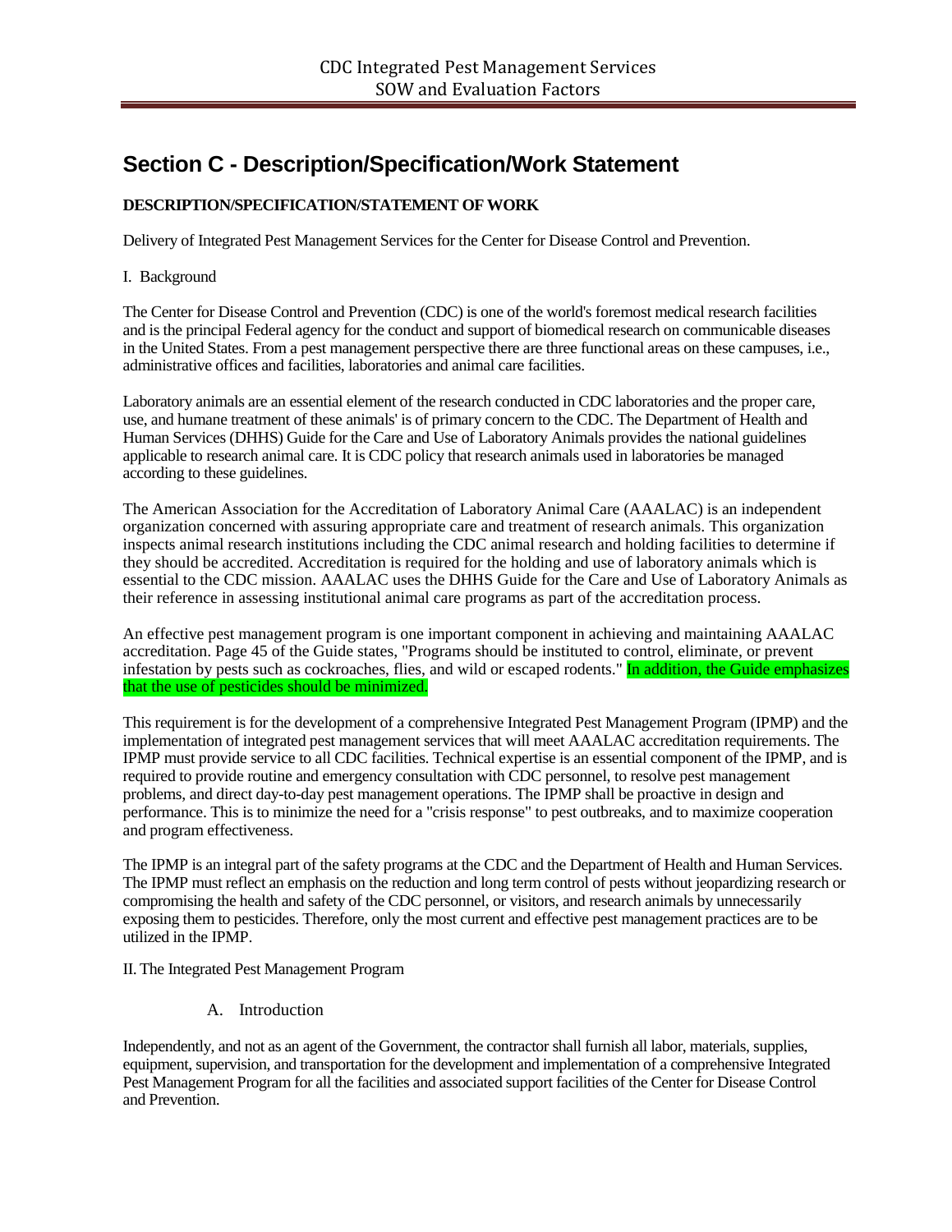The contractor shall have an understanding of the concept of the Integrated Pest Management (IPM) method of pest control as it is applied in research environments. IPM is a process that encompasses making accurate decisions as to when pest control measures are needed, the type of control measure(s) to be used, and the method of application. Management practices in an IPM program are not based on the routine application of pesticides, but on thorough inspections, monitoring for pests, collecting and evaluating data, identifying sanitation deficiencies, modifying structures, and performing and documenting ongoing training for both the pest management contractor and CDC personnel. This shall include the collection and management of pest control data, generation of required reports, and distribution of those reports. The contractor shall have an understanding of the principles and practices of sanitation in research facilities and the effects of pests and pest management methods on the occupants.

The contractor shall have a Pesticide Business License from the Georgia Department of Agriculture and Certification in Georgia (or a state with a reciprocity agreement with the state of Georgia) as a Pesticide Applicator in the Industrial, Institutional, Structural and Health Related Pest Control. The contractor shall demonstrate any special qualifications and experience in conducting pest management programs in animal care facilities, laboratories, and other similar facilities. The contractor shall be able to meet all current and future requirements of this contract regarding personnel, time commitments, and logistical and technical support and shall adhere to all applicable local, State, and Federal regulations.

# B. Specifications for the Integrated Pest Management Program

The IPMP shall consist of regularly scheduled pest management services, including monitoring for pests (pests include invertebrate and vertebrate animals), and surveying facilities for conditions that promote pest activity. The IPMP shall include routine and special meetings between the contractor and CDC Project Officer/ Technical Representative (COTR); training for CDC and other staff; and the preparation and distribution of written reports with recommendations for actions to be initiated by the CDC and the contractor. The contractor shall be able to enter all pest management data and information, including structural and sanitation conditions in each facility, into a computer data base. The computer hardware used in this activity shall be IBM compatible and capable of storing, retrieving and processing large databases and reports. The contractor shall be able to keep all databases current, compile and produce all reports, and perform information and data queries, as requested by the Project Officer, on all IPMP data and reports. The contractor shall provide monthly reports to the Project Officer.

# C. General Requirements

The requirements of the IPMP shall include the following for each facility in the contract. IPM services shall be provided to all offices, food service, laboratories, animal care and support areas; feed and equipment storage areas; loading docks and the exterior perimeter.

Initial Integrated Pest Management Monitoring and Survey

- 1. The contractor shall perform an initial monitoring survey in each facility included in the IPMP. This shall be performed by the contractor's Quality Assurance Supervisor, contractor's Entomologist, Pest Management Technician(s), and backup personnel, the Project Officer, and the facility liaison. A list of liaison personnel will be provided to the contractor by the Project Officer. During the initial monitoring and survey the contractor shall perform the following during services:
- a. Develop an initial monitoring plan and survey schedule with the Project officer, using time periods suggested in sections b, c, and below as reference points for each respective task.
- b. Place monitoring devices, i.e., insect glue traps, rodent traps/bait stations, light traps, pheromone traps, where pests are likely to occur, (e.g., in animal holding rooms, laboratory and procedure rooms, food service areas, laboratories, lounges, eating areas, feed and bedding storage, in bathrooms/locker rooms, in utility rooms and housekeeping closets, in conference rooms, loading docks, the exterior perimeter and other areas where pests may occur). All monitoring devices shall be identified by location, Pest Management Technician initials, date, and number (i.e., 1 of 12). All other areas shall be thoroughly surveyed/monitored both visually and by interviewing facility staff. Additional program information, such as, service times for performing services, name(s) of contact personnel, room and floor numbers, building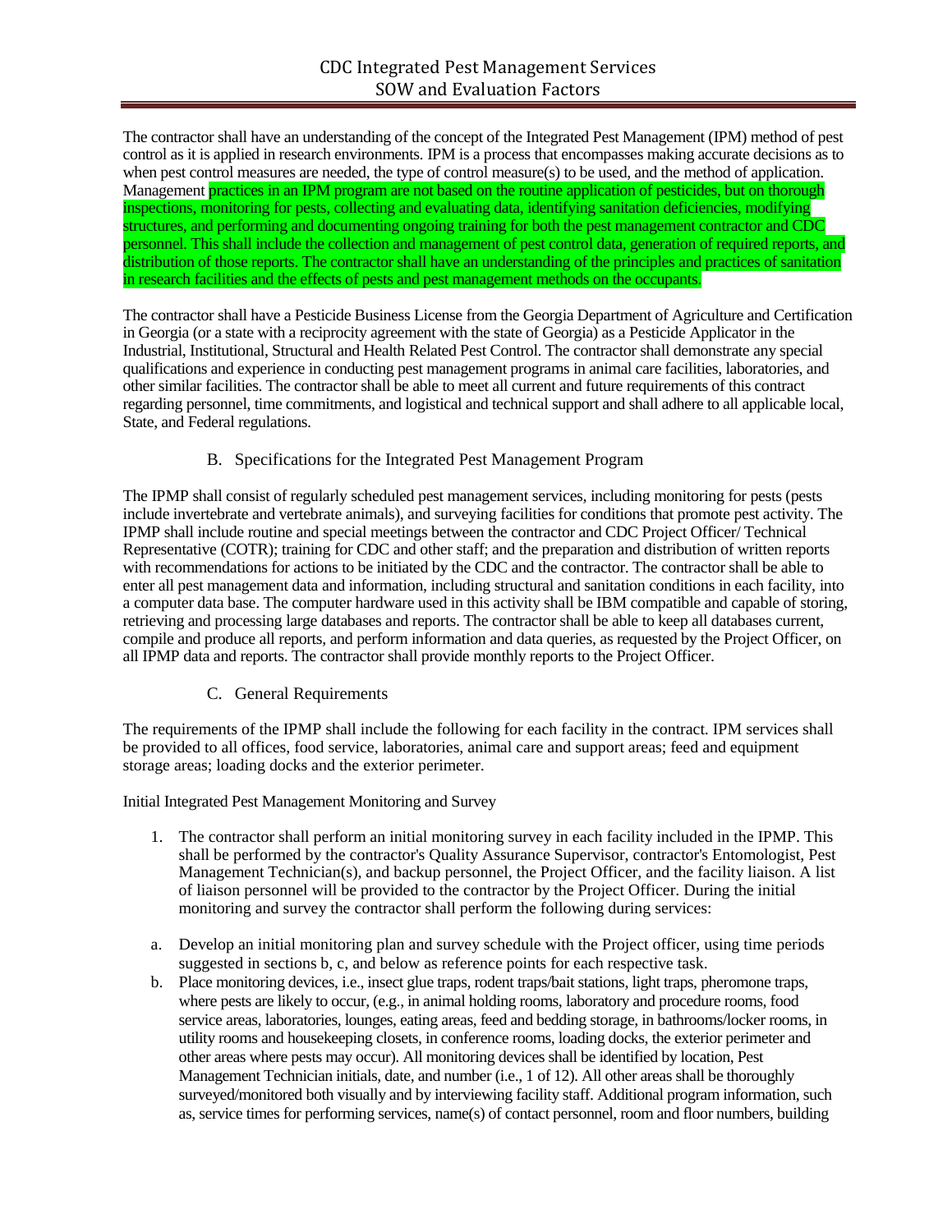organization and floor plans, the placement of the logbook, etc., shall be collected at this time. All monitoring devices shall be placed in all facilities, no later than 20 business days after award of the contract.

- c. Check all monitoring devices and collect field data 20 business days after the initial placement Field data includes, but is not limited to, identification of pests trapped or observed (use accepted common name according the Entomological Society of America), number of pests, location, factors contributing to pest activity, and recommendations for nonchemical and chemical control tactics. Additional visual inspections shall be performed and observations made at the same time monitors are checked. Traps with pests inside, or traps that have become wet, dirty or damned shall be replaced.
- d. Develop written recommendations and guidance on issues pertaining to facility repair; modifications to the facility structure; and changes in personnel practices and operational procedures. Emphasis shall be placed on changes in facility conditions and personnel practices in order to provide long term control of pests, and to minimize reliance on the use of pesticides. As changes in the facilities occur, the pest management recommendations shall also be revised so they remain current with facility requirements and conditions.
- e. The initial survey and monitoring of all facilities should be completed within 40 business days after the award of the contract. All data, observations, and information collected during the initial survey and monitoring shall be submitted to the Project Officer as part of the Detailed Plan and Service Schedule.
- f. Compile the results from the initial monitoring and survey into a report and submit it to the Project Officer, as part of the Detailed Plan and Service Schedule, both in hard copies and on a 3.5 inch floppy disk. To manage the data and develop the report the contractor shall use the latest Microsoft Windows Office XP software components: Access, Excel, and Word.
- 2. Development and Implementation of the Detailed Plan and Service

Following Development of the initial monitoring and survey, the contractor shall develop and implement a Detailed Plan and Service Schedule for each facility. The Detailed Plan and Service Schedule shall:

- a. Be a written report summarizing the results of the initial monitoring and survey in each facility.
- b. Provide an evaluation of known or potential pest problems in each facility.
- c. Outline specific recommendations for structural repairs, caulking and sealing, harborage reduction, and operational changes that will prevent and /or reduce pest problems and enhance the effectiveness of the IPMP.
- d. Provide written procedures for monitoring and guidelines for each facility, indicating how all facilities will be surveyed, infested sites identified, and corrective actions initiated to correct conditions that contribute to pest infestations. Monitoring is performed using various traps and trapping devices, visual inspections, interviews, and other appropriate pest management practices and techniques. This monitoring scheme shall list sites to be surveyed, monitoring methods, methods for the evaluation of monitoring effectiveness, and approaches to monitoring for seasonal or intermittent pest activity.
- e. Describe the rationale and procedures for any remedial pest control treatments.
- f. Contain a service schedule, including the day and time of service, and the name of the Pest Management Technician and backup, for each facility included in this program.
- g. Contain guidelines for conducting inspections of incoming deliveries suspected of being infested. h. Include a list of primary pesticides and alternatives proposed for use in each facility, including the accepted Environmental Protection Agency common names (generic names), method(s) of application, a current label and Material Safety Data Sheet for each pesticide, and the rationale for use of each pesticide.
- i. Include a comprehensive quality assurance "strategy" and schedule that describes how the contractor will approach and maintain service quality during the contract period.
- j. The completed Detailed Plan and Service Schedule shall be submitted to the Project Officer within 60 business days following the award of the contract. The Detailed Plan and Service Schedule shall be approved by the Project Officer prior to the start of the IPMP. The Government will render a decision regarding the acceptability of the Detailed Plan and Service Schedule within 7 business days following receipt of the document. If the Detailed Plan and Service Schedule is approved, the contractor shall begin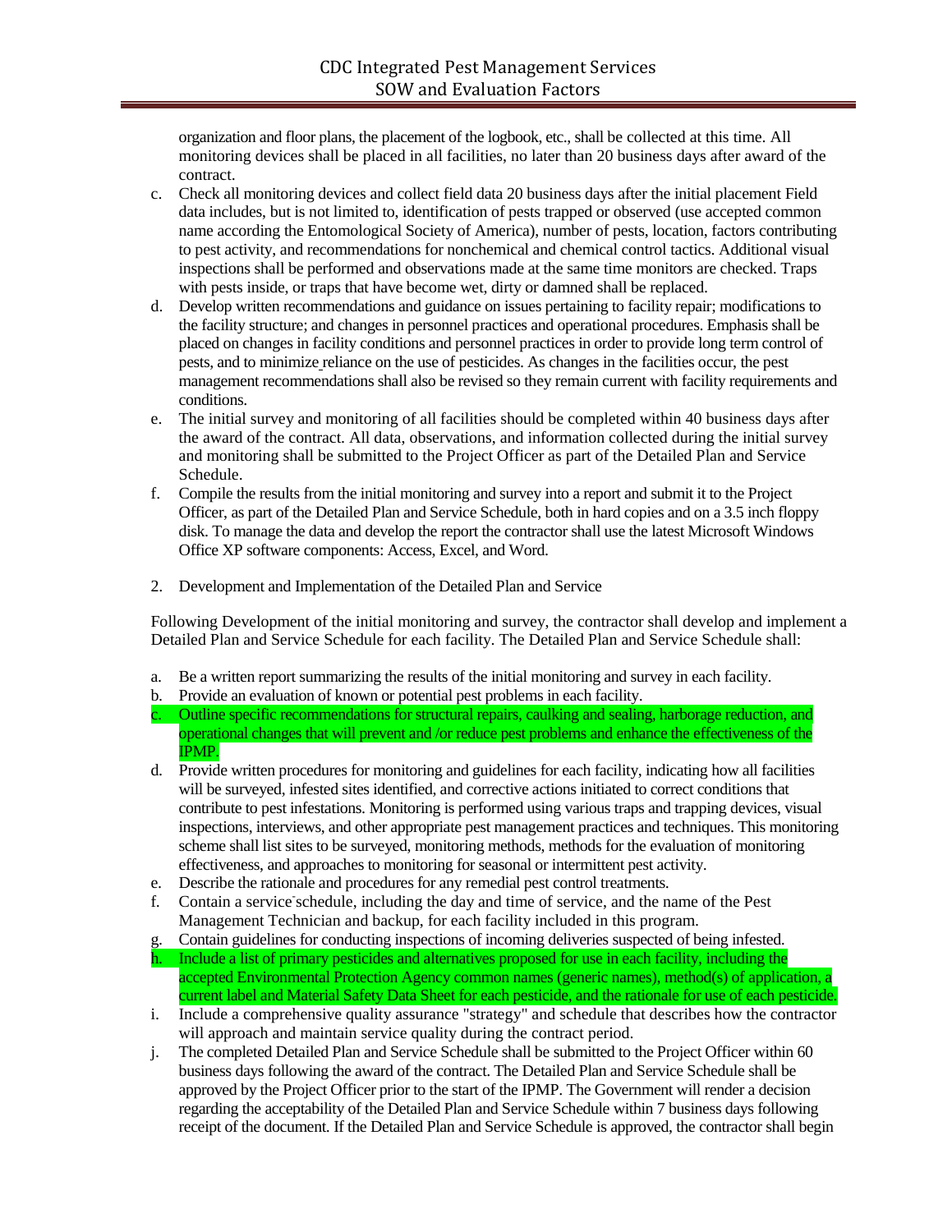IPM services within 3 business days following notification by the Project Officer. If the Detailed Plan and Service Schedule is approved, the contractor shall have 7 business days to submit a revised Detailed Plan and Service Schedule. Any changes in the submission of deliverables shall be submitted, in writing, to the Project Officer for approval, along with a revised schedule of deliverables.

- k. During the initial monitoring and survey, and the development of the Detailed Plan and Service Schedule, the contractor shall provide pest management services to all facilities included in this IPMP on a special request or emergency basis. Pest data describing to these services shall be recorded and compiled along with other pest management observations, recommendations, and information collected during the initial monitoring survey.
- l. The contractor shall initiate insecticidal control treatments only in areas of known pest infestation or activity. The following thresholds shall be used as guidelines for initiating pest control actions/treatments. Throughout the course of the IPMP these thresholds shall require evaluation and modification, and new thresholds instituted as facilities change and/or new pest problems emerge. Pesticide applications shall always be made in conjunction with the use of alternative (i.e., nonchemical) pest control methods. These thresholds are as follows:
	- i. An average of 2 cockroaches per trap in two consecutive services
	- ii. One mouse or rat dropping found in a service area during two consecutive services
	- iii. Evidence of rodent activity in areas outside the facility
	- iv. Any stinging insect nests within 18 feet of the ground
	- v. Evidence of bird activity in and around the facility
	- vi. Recurring problems with other pests, e.g., flies, crickets, stored product pests, which cannot be resolved using nonchemical methods.
- m. Initial action in response to pest activity shall be increased service frequency and monitoring and the application of nonchemical control strategies. i.e., identifying sanitation and exclusion problems, client education and disposing of infested product(s). The decision to apply pesticides and other pest control actions shall be based upon the results of the surveys and monitoring and the effectiveness of nonchemical methods.
- n. The contractor shall develop and maintain a complete and accurate pest management logbook in each building or site as directed by the project officer. These logbooks shall be kept in a designated location. The logbook shall be updated during each service. A list of logbook locations shall be provided to the Project Officer at the start of the IPMP. This list shall be updated and submitted as part of each semiannual report.
- o. Application of pesticides shall not occur until each survey has been completed, the action level has been reached, and non chemical methods have been tried and failed or are not feasible in this specific location. Treatment(s) shall be made with appropriate pest management techniques and/or materials. Preventive pesticidal treatments, shall be outlined in the Detailed Plan and Schedule, and applied only upon approval by the Project Officer. Preventive treatments are subject to review and elimination by the Project Officer at any time.
- p. Develop and implement a Quality Assurance (QA) program that provides for routine assessments of all IPM services provided by the Contractor. The QA program shall be structured not only to correct problems, but to make changes and refine program activities in order to prevent problems from occurring (i.e., proactive pest management) to improve program efficacy; and to maintain service excellence.
- 3. Approvals
	- a. All pest control products used in this program shall be registered with the U.S. Environmental Protection Agency and the State of Georgia. The use of all pesticides and other pest management products (e.g., caulk, live traps, sealants, etc.), shall be used in strict accordance with the label instructions and all applicable Federal, State, and local regulations.
	- b. The contractor shall provide the Project Officer with copies of the current Environmental Protection Agency accepted labels and Material Safety Data Sheets for all pesticides and pest control products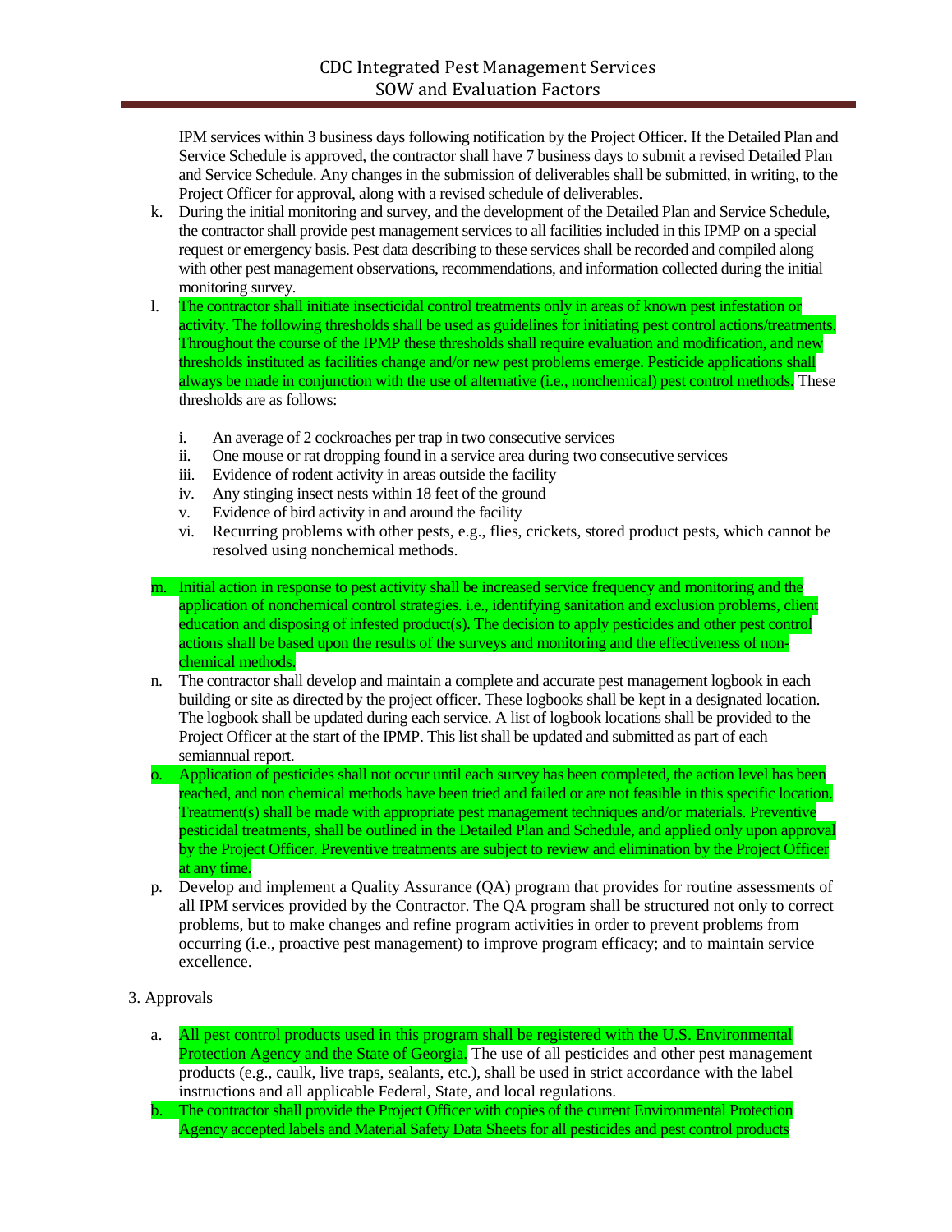proposed for use in the IPMP. No pesticide shall be used without prior submission of the required technical information and approval by the Project Officer. Pesticide labels are normally interpreted as including in depth safety and use documentation, including the material safety data sheet. The contractor shall also provide two (2) copies of a vehicle manifest that contain pesticide labels, Material Safety Data Sheets, and other technical information on all pest control products kept in each vehicle. A copy of this manifest will be kept on file by the fire department, in the event of accident on the campuses. This manifest shall be updated by the contractor at each semiannual reporting period. Contractor vehicles containing large quantities of concentrate or dilute pesticides (e.g., termite control or lawn pest control vehicles) are prohibited from use at the CDC unless it is part of an authorized treatment.

- c. Any changes to the approved Detailed Plan and Service Schedule shall be requested in writing by the contractor and must receive the concurrence of the Project Officer prior implementation.
- d. All forms for collecting data or other pest management information in the IPMP, i.e., monitoring forms, report formats, database structures, quality assurance inspection forms, shall be approved by the Project Officer prior to use. Whenever possible forms shall be printed on recycled paper and be recyclable.
- e. The contractor shall maintain the results of IPMP monitoring and survey activities, and all other information and observation pertinent to the effective operation of the IPMP, in electronic databases and files. All reports shall be provided to the Project Officer in electronic format compatible with the latest Microsoft Windows Office XP software.

f. All hardcopies of reports, documents, forms, etc, shall be made from recycled paper and be completely recyclable whenever feasible.

### 4. Restrictions

- The IPMP shall emphasize the use of pest management practices that minimize the application of synthetic organic pesticides. For example:
	- Use alternative control methods and materials.
	- ii. Close or seal harborage areas or points of pest ingress.
	- iii. Use "least toxic" methods or products to control pests.
	- iv. Use crack and crevice method to apply pesticides in pest harborage areas
	- Integrate control methods (i.e., structural repairs, trapping, sanitation)
	- Use alternative measures in place of space sprays, fogs, and ultra low volume applications.
	- vii. Preventive treatments for unknown or undetermined pest problems are prohibited. Broadcast or bather treatments using a pesticide shall be requested by the contractor and approved by the Project Officer prior to treatment. This request shall be submitted in writing to the Project Officer, and include the target pest, pesticide to be used, application method, time and place of the application, safety precautions to be taken, and method of treatment evaluation.
- b. The Contractor must request and receive approval from the Project Officer prior to performing any chemical treatment(s) not proposed in the approved Detailed Plan and Schedule. The Project Officer will obtain approval for any chemical treatment from facility management; i.e., Animal Research Committee, Animal Facility Users Committee, or Institute Veterinarian.
- c. Snap traps and multiple rodent trapping devices used in rodent management or monitoring activities shall be checked each day where there is evidence of activity. Rodents killed or trapped shall be disposed by the contractor within 12 hours. Traps shall not be placed when service will be delayed by holidays, weekends, etc. Traps shall be placed out of the general view for safety, and aesthetic purposes. Traps must be located so that they are not affected by routine cleaning procedures. A discussion and general plan outlining the contractors approach to meeting these requirements, when the need arises, shall be included in the Detailed Plan and Service Schedule.
- d. The use of space sprays is prohibited, unless special circumstances arise where no other method of control is feasible. In such instances, a space spray treatment may be approved for a one time application. To perform a space spray treatment the contractor shall submit a written request and must receive approval from the Project Officer. The request must identify the target pest, time and place of treatment, pesticide(s) to be used, alternative methods to be used in conjunction with the treatment, safety precautions to be taken and facility personnel to be notified prior to the treatment. The contractor shall describe the steps to be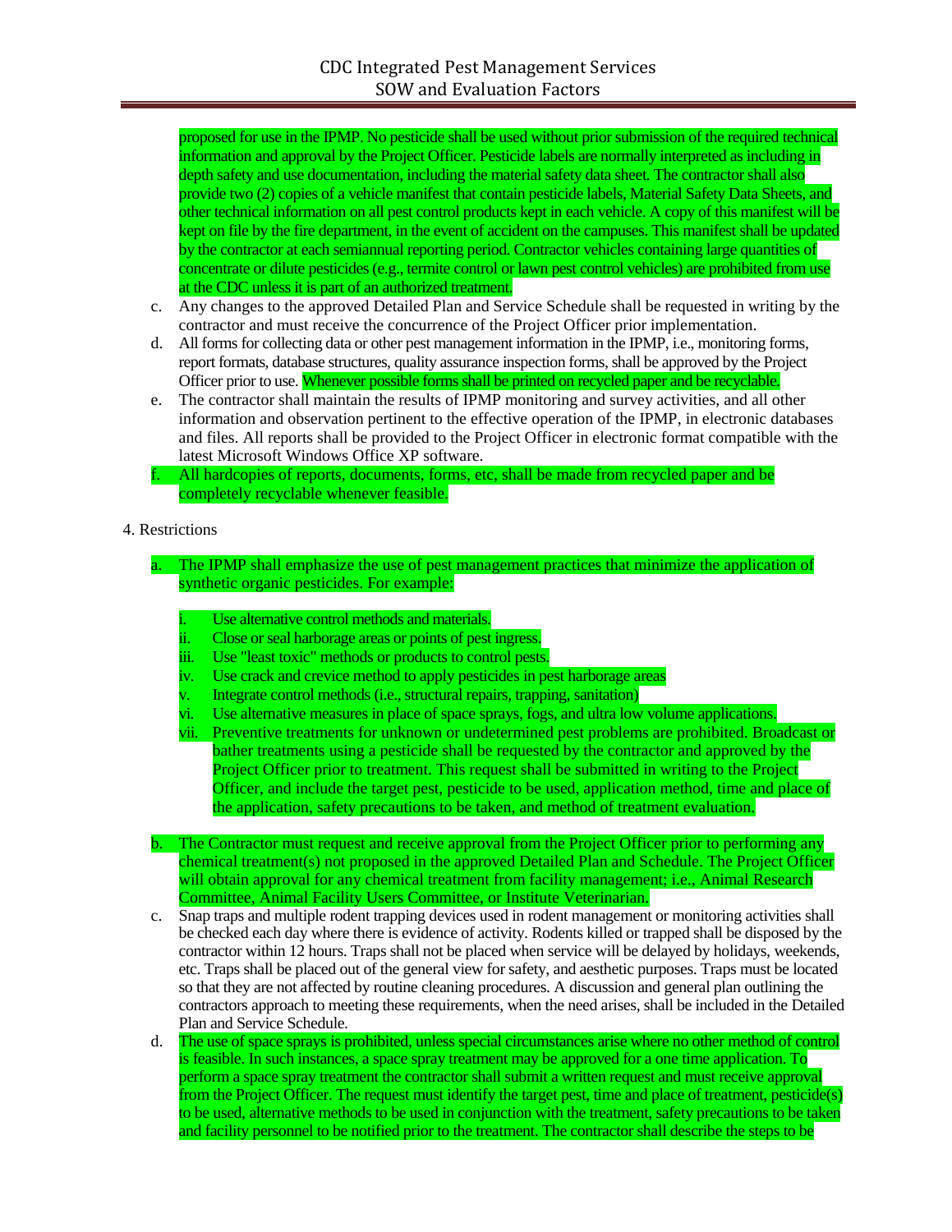taken to ensure the containment of a space spray at the application-site. The request for treatment must be submitted to the Project Officer at least 24 hours prior to the proposed treatment time. A discussion and general plan outlining the contractor's approach to meeting these requirements, if the need were to arise, shall be included in the Detailed Plan and Service Schedule.

e. The application of pesticide products or other pest management operations that may impact the occupants of a facility, (e.g., noise, pesticide drift, volatilization, or odors), shall not be performed during hours when the facility is operational. A contingency plan for performing these types of services, in each facility, shall be included in the Detailed Plan and Service Schedule. This shall include a list of pesticide products, formulations, application methods, and other pest management methods that may be used in each facility.

### 5. Training

The contractor shall provide pest management related training, including safety information, to facility and support personnel. This training shall be conducted by, or performed under, the direct supervision of the contractor's staff Quality Assurance Supervisor. Scheduling of this training shall be coordinated with the Project Officer. The Project Officer shall arrange for conference rooms, audiovisual equipment, contacting attendees, etc. The contractor shall be responsible for providing all written instructions, literature, handout materials, audiovisual materials, etc.

- III. Location of Service
	- A. Description of Facilities to be Serviced

Descriptions and general information for each of the facilities follow. These descriptions are close approximations of total square footage and usages of the facilities.

### Roybal Campus

Building 15 — 95.383 sf (Animal Holding, Lab, Office, Bio-Level 4 facility; no pests and no entry for monitoring) Building 16 — 130,039 sf (Office, Cafeteria) Building 17 — 350,000 sf (Lab) Building 14 - West CUP — 33,100 sf (Utilities Plant) Building 18 — 320,500 sf (Lab, Office) Building 1 — 181,310 sf (Office, Lab, Dock, Glass Wash Area) Building lE 66,626 sf (Office) Building  $1S - 95,528$  sf (Lab) Building 6 — 107,732 sf (Animal Holding, Cage Wash, Feed and Bedding, Office, Labs) Building 10 — 31,540 sf (Utilities Plant) Building 20 — 90,000 sf (Office) Building 21 — 364,379 sf (Office, Cafeteria) Building 19 — 170,765 sf (Office, Lab) Building 45 — 30,868 sf (Visitor's Education Center) Building 47 —1,750 sf (Roybal Pedestrian Center) Building 43 — 13,326 sf (Substation) Building 34 — 14,950 sf (Office, Haz Waste Storage, Radiation Waste Storage) Building 48 — 27,000 sf (Day Care Facility, Office, Kitchen) Building 46 — 80 sf (Visitor Inspection Station) Building 53 - 5,675 sf (Fuel Vault) Building T41 - 120 sf (Garage)

Chamblee Campus

Building 1 - 1,387 sq (Storage) Building 9a - 920 sf (Utility) Building 12 -1,008 sf (Storage)

Building 14 - 6,160 sf (Insectary)

Building 15 - 19,039 sf (Animal Holding, Cage Wash, Feed and Bedding)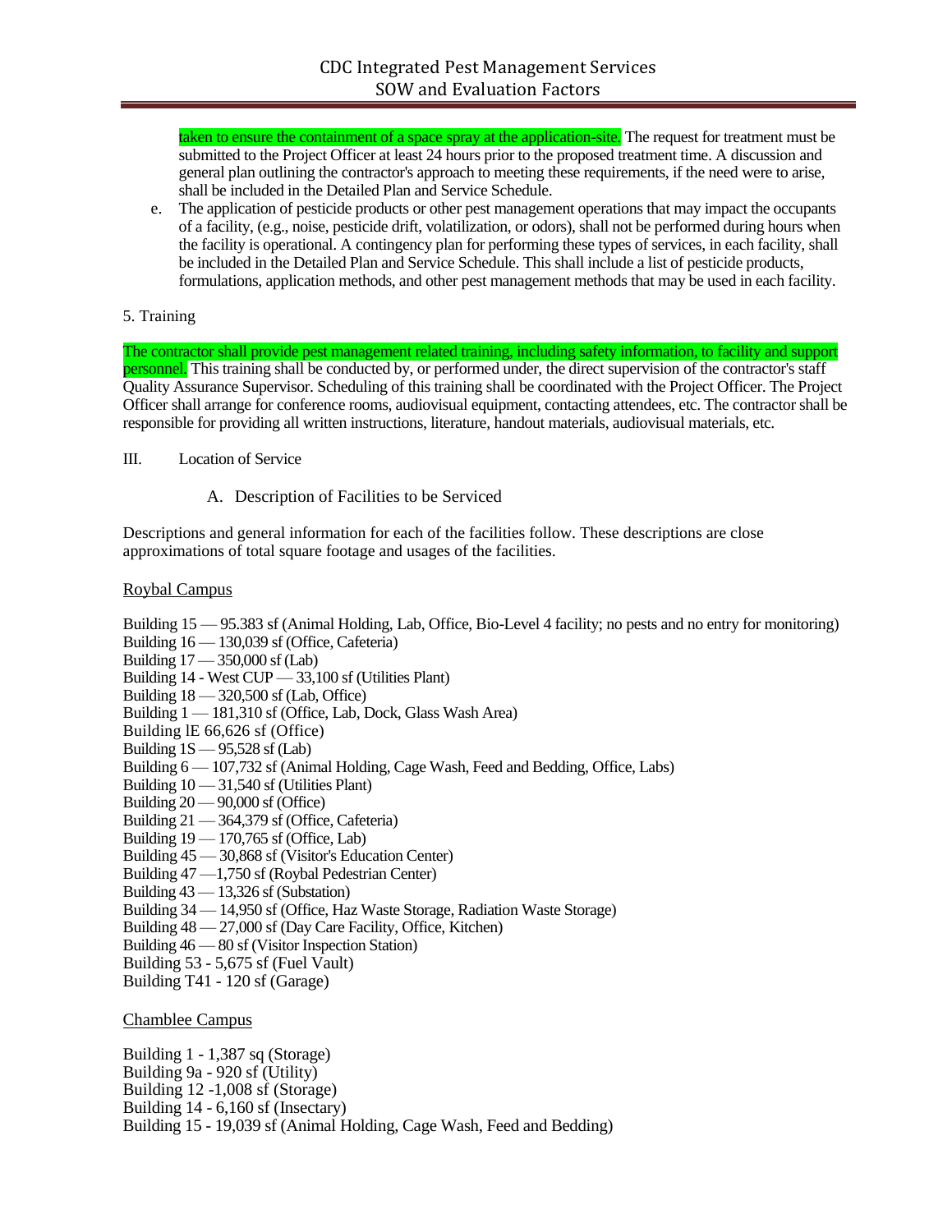Building 20 - 1,630 sf (Office) Building 21 - 2,529 sf (Insectary, Lab) Building 22 - 4,440 sf (Lab) Building 22B - 1,680 sf (Lab) Building 23 - 10,993 sf (Lab) Building 101 - 78,493 sf (Office, Loading Dock, Snack Bar) Building 102 - 63,374 sf (Office) Building 103 - 89,800 sf (Lab) Building 104 - 12,825 sf (Office, Shop) Building 105 - 8,540 sf (Storage, Freezers) Building  $109 - 27.400$  sf (Lab, Office) Building 110 - 225,974 sf (Lab) Building 106 - 324,502 sf (Office) Building 111- 35,718 sf (Utility) Building 118 (old 20a) - 162 sf (Generator Shed) Building 148 - 80 sf (Guard House - Hospital Rd) Building 151 - 100 sf (Bridge Guard House) Building 162 - 860 sf (Visitor's Center) Building T159 - 1,100 sf (Temp trailer for Greenhouse Storage) Building T160 - 2,178 sf (NCEH Modular Office) Building 136 - 1,580 sf (Warehouse/Storage) Building T158 - 1,100 sf (Temp trailer for Greenhouse) Lawrenceville Campus

Building A - 42,696 sf (Utilities, Shops, Autoclave, Chiller) Building B - 24,952 sf (Animal Holding and Dog Runs, Labs, Feed and Bedding) Building C - 24,152 sf (Utilities, Freezer, Boiler Room) Building D - 1,426 sf (Office, Storage) Building E - 1,426 sf (Security Office) Building F - 1,202 sf (Horse Barn) Building G - 1,220 sf (Barn) Building H - 3,421 sf (Barn) Building I - 1,538 (Lab) Building J - 1,202 sf (Barn) Building K - 2,000 sf (Animal Hold) Building M - 2,400 sf (Storage) Building N - 1,600 sf (Barn)

B. Addition of Facilities

Throughout the course of this contract newly constructed and renovated facilities may be added to the scope of work under this requirement. The procedure for initiating IPM services in new facilities or parts of facilities not currently covered under this contract shall be as follows: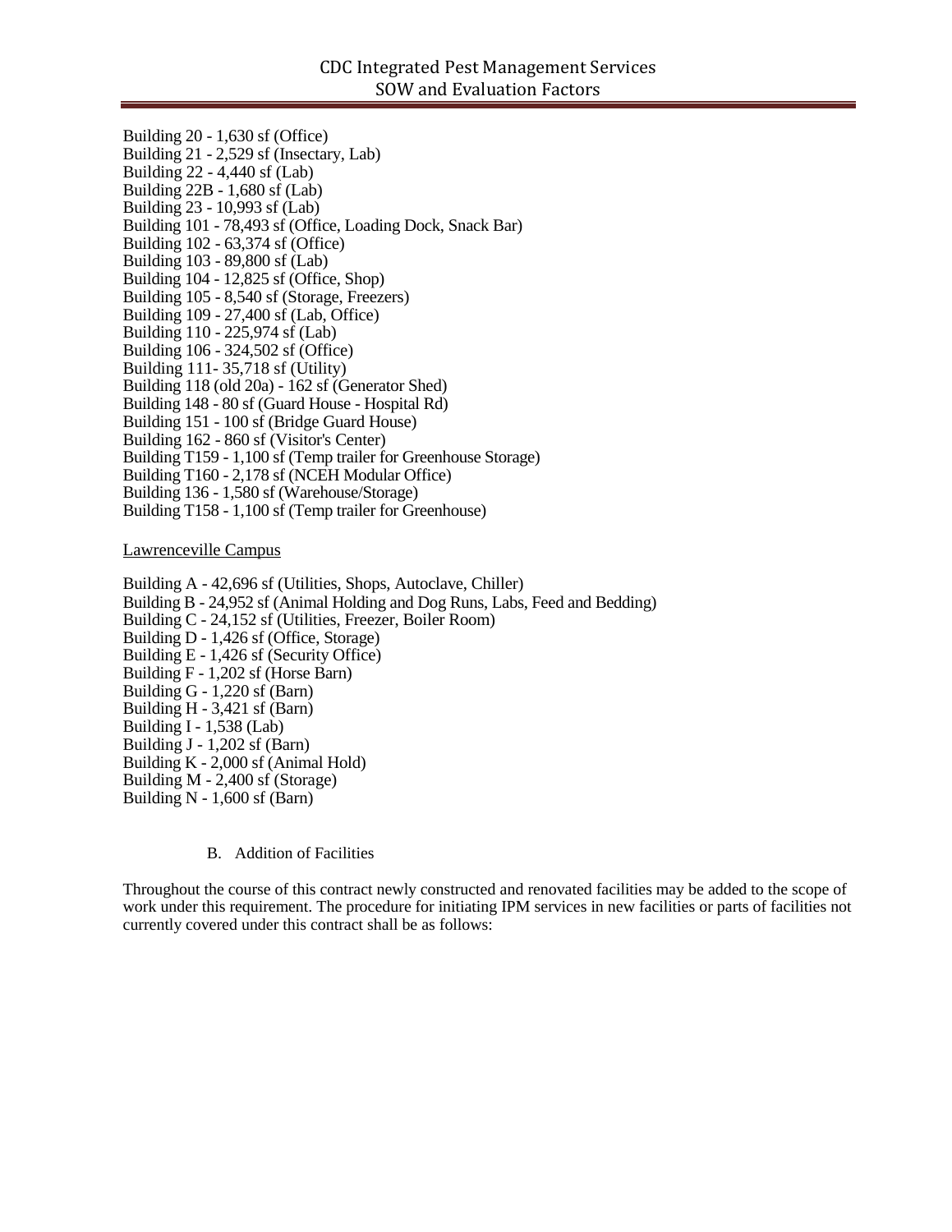- 1. A Request for Proposal will be issued by the Contracting Officer with a Statement of Work describing the additional building.
- 2. After receipt of the RFP, an initial survey of the facility shall be conducted by the contractor's Entomologist, Quality Assurance Supervisor, Pest Management Technician(s), the Project Officer, and the facility manager.
- 3. The contractor's price proposal will include a written Detailed Plan and Service Schedule. This Detailed Plan and Service Schedule shall be the same as those submitted for all other CDC facilities regarding the scope, detail, and format of the report.
- 4. No work shall begin until a contract modification has been received and the Detailed Plan and Service Schedule has been submitted and approved by facility personnel and the Project Officer. Upon written authorization from the Project Officer and Contracting Officer, the contractor shall commence services at the next approved service interval (day and time).

### IV. Manner and Time to Conduct Services

# A. Quality Assurance

The contractor shall provide on-site supervision and quality assurance to ensure safety, and the performance of program requirements, emergency service, and the completion of special requests from the Project Officer. A member of the contractor's staff who is assigned to carry out the contractor's pest management Detailed Plan and Service Schedule for the facilities shall not be designated both as the Pest Management Technician and Quality Assurance Supervisor. The contractor shall also designate a backup, certified, Quality Assurance Supervisor. All personnel assigned to this contract shall have a working knowledge of the IPMP and the Detailed Plan and Service Schedule for the facilities.

# B. Schedule of Services

It shall be the contractor's responsibility to schedule work with the Project Officer and the facility liaison. This schedule shall be included in the Detailed Plan and Service Schedule developed for each animal facility. The contractor's Quality Assurance Supervisor and Pest Management Technician(s) shall be responsible for communicating with the facility liaison on the occasion of each visit. The purpose of this communication is to review the plan and schedule, receive information on problem areas needing corrective action, and inform the contractor of any changes in required protocols, i.e., new restrictions or prohibited entry areas, etc.

# C. Hours of Service

All IPM services shall be performed during normal working hours, 7:00 a.m. to 5:00 p.m., Monday through Friday, excluding federal holidays, except as specifically approved by the Project Officer. When it is necessary to perform work on weekends or after hours, the Contractor will notify the Project Officer at least 2 days in advance and all arrangements shall be coordinated between the Project Officer, the animal facility liaison and the Quality Assurance Supervisor.

# D. Safety

The contractor shall observe all safety precautions throughout the performance of this contract. Certain areas within some animal facilities may have restricted entry, or may require special instructions or garments for persons entering the facility. In animal facilities where entry protocols require the wearing of clean outer garments such as lab coats, overalls, head covers, shoe covers, gloves, etc., such garments shall be provided by the Government. The restrictions associated with these special areas will be explained to the contractor and the Project Officer by the animal facility liaison. These restrictions shall be adhered to and incorporated into the contractor's Detailed Plan and Service Schedule for the facility. The contractor shall provide all service personnel with clean uniforms to be worn while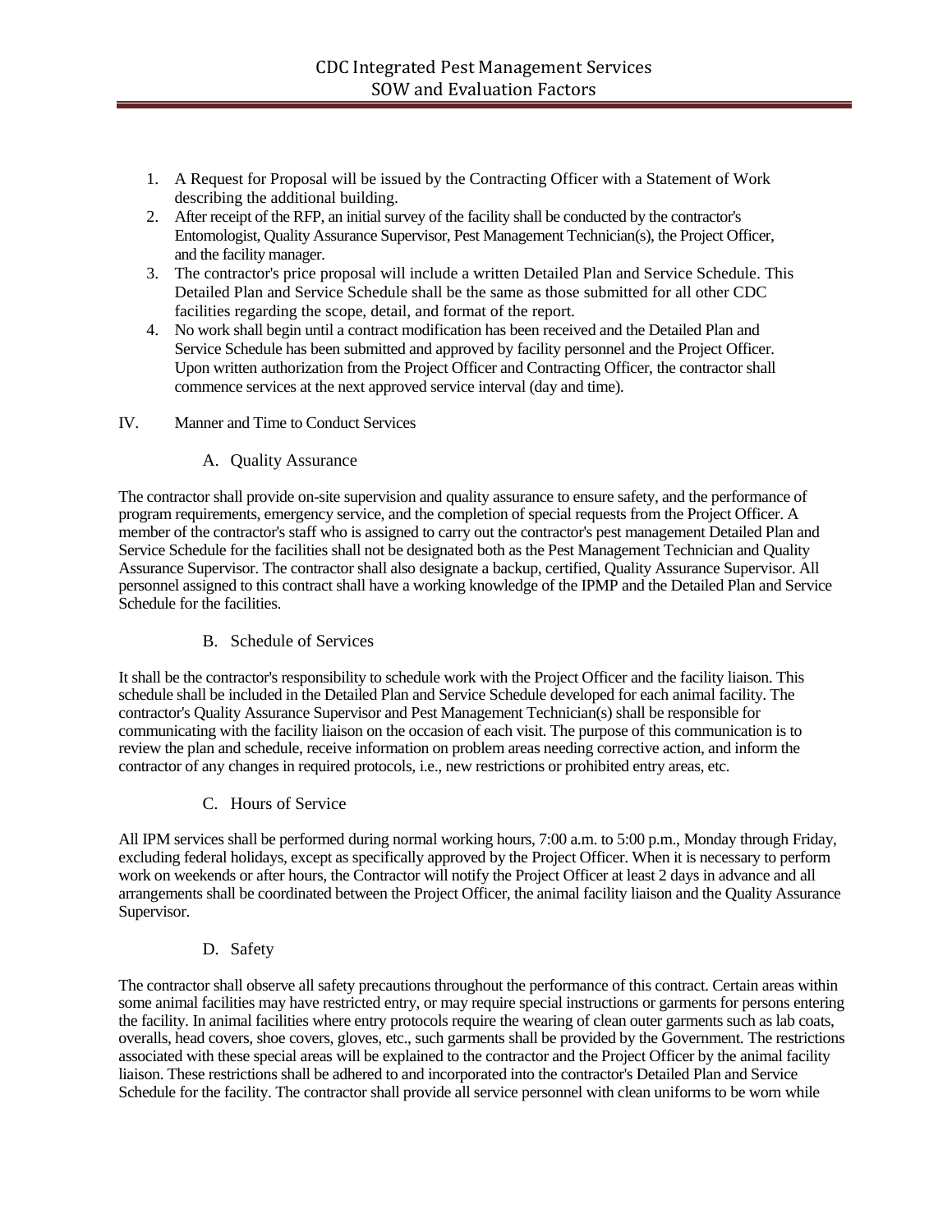performing their duties. Additional personal protective equipment required for the worker safety shall be determined and provided by the contractor. The contractor shall observe all proper and appropriate safety precautions in the conduct of this program as required by the product label and MSDS, or recommended by regulatory, trade, or educational organizations.

Pesticides shall only be applied after notification of the Facility Manager, Veterinarian and/or facility occupants who may be immediately impacted by the treatment. The application of pesticides that are odorous, volatile, or that may drift and disrupt work activities are prohibited while the facility is occupied or in operation. The contractor shall schedule pesticide treatments for a later time and/or date in order to accommodate the needs of the facility personnel and management. Least toxic pesticides (i.e., baits, gel products, traps, etc.) are the preferred method of pest control treatment. However, if the use of other products is required, the following guidelines shall be used:

- Aerosol formulations or liquid insecticides shall only be applied in unoccupied areas and directly into pest harborage, using crack and crevice injection devices except for exterior treatments to stinging insect nests.
- Granular formulations and compressed air sprayers shall only be used for treatment of areas outside the building to correct active pest problems.
- Odorless or reduced odor pesticide formulations shall be used.
- Rodenticides shall be applied only after feeding evidence on non-poisonous bait blocks or directly into active burrows. Rodenticides shall be used indoors only on approval by the Project Officer. Rodenticides shall be applied inside secured bait stations, labeled with the common name of the rodenticide applied, date of service and an emergency phone number that can be called for information in the event of an accident.
- Traps and glue boards may not be used in areas where they are openly visible to facility occupants, obstruct cleaning, or pose a hazard to facility personnel. Traps and monitoring devices shall be checked, dated, and initialed during each service. If repeating live traps are used they shall be serviced the next day to ensure quick removal and humane treatment of the trapped animal. If methods such as performing a treatment with a compressed air sprayer indoors must be employed, the contractor shall submit a request in writing, for approval from the Project Officer prior to performing the treatment.

# E. Personnel Immunization and Testing

All contractor personnel assigned to work on this project shall take a tuberculin skin test and other medical tests required by the medical officer. Only contractor personnel who have a negative tuberculin skin test shall be assigned to the IPMP. The test results shall be submitted to the Project Officer 5 days after the award of the contract and prior to beginning the initial monitoring survey. Results for the new tuberculin skin tests shall be provided to the Project Officer at six month intervals for the term of this contract. It shall be the contractor's responsibility to provide employees assigned to this contract with special immunizations and diagnostic tests if required. In the event that these immunizations and/or tests are required, the contractor will be notified and shall be responsible for accomplishing these requirements.

# F. Personnel Identification and Contractor Parking

All contractor personnel shall wear a Government issued "contractor" identification badge in a clearly visible manner during the performance of their duties. The contractor shall obtain these from the Project Officer for all personnel on backup assigned to the IPMP and badges must be turned in when the individual is no longer involved in the contract.

The contractor shall provide the Project Officer with a list of all vehicles to be used in this program. The vehicle list shall include the model, make, year, and state of registration and license tag number of vehicles used in the IPMP. Vehicles used by the contractor shall also be identified in accordance with State and local regulations. The contractor may be issued a parking permit for each the vehicles used at CDC. It is the contractor's responsibility to obtain parking permits and contact the CDC security to identify approved parking areas.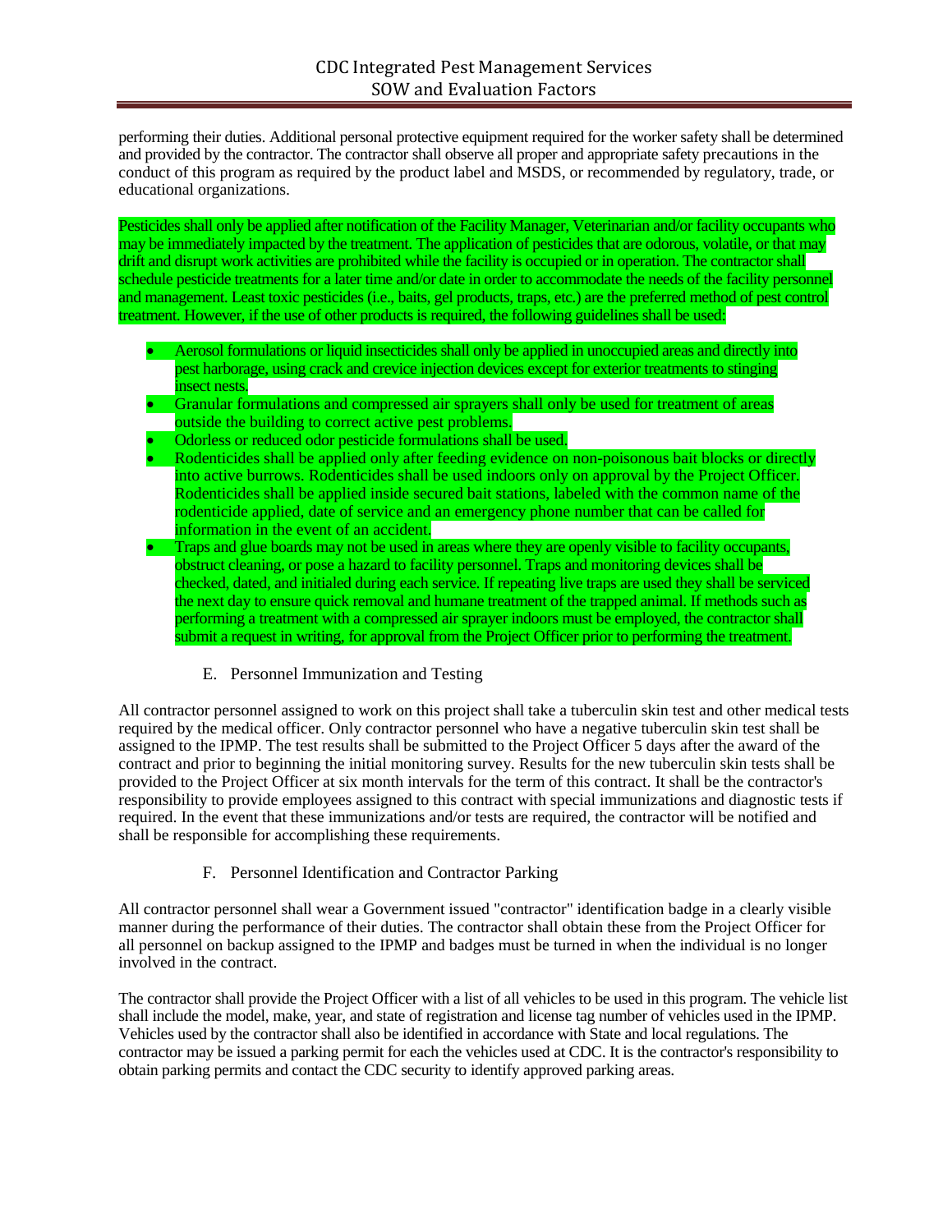# G. Emergency Service and Special Requests

The regular service shall consist of performing all components of an integrated pest management program, as described in the contractor's detailed plan and schedule for each facility, during the period of this contract. Requests for corrective action, special services, or emergency service shall be placed with the contractor's office staff by the Project Officer or his representative. The contractor shall respond to requests for emergency, special, and corrective action service the same day of request and record these services in the facility logbook. In the event that such service cannot be completed within this time frame, the contractor shall notify the Project Officer immediately and provide a completion date.

Where the method of treatment requires vacating facility space, it shall be the contractor's responsibility to notify, in writing, the facility liaison and the Project Officer in advance of such treatment, provide and post all necessary signs, assure the security of the area treated, notify the facility liaison, and remove signs when the area is safe for entry.

When it is necessary to perform work on weekends or outside the regularly scheduled hours established in the facility Detailed Plan and Service Schedule, the contractor shall notify the Project Officer, in writing, at least 1 day in advance. The Quality Assurance Supervisor shall coordinate all arrangements for this service, i.e., with CDC staff, security, etc.

# V. Scheduled Requirements

# A. Schedule of IPM Services

The following table indicates the minimum service frequency required by the contract and is the minimum level of pest management services to be provided by the Contractor. The schedule indicates how often services are to be provided to CDC facilities and is the basic responsibility of the Quality Assurance Supervisor and the Pest Management Technician(s).

| <b>Facility Type</b>  | <b>Frequency</b> |
|-----------------------|------------------|
| Animal Care           | Biweekly         |
| <b>Food Service</b>   | Biweekly         |
| Office/Administrative | <b>Ouarterly</b> |
| Laboratories          | <b>Ouarterly</b> |
| Exterior              | Annually         |

Frequency of Inspections

B. Daily Service Requirements

The Pest Management Technician shall perform all regularly scheduled services established in the facility Detailed Plan and Service Schedule. The following daily activities shall be performed:

- 1. The contractor's Pest Management Technician shall report to the animal facility office at the beginning and end of each visit meet with the facility liaison prior to performing any pest management services. The purpose of this meeting is to:
	- a. Determine if services can be performed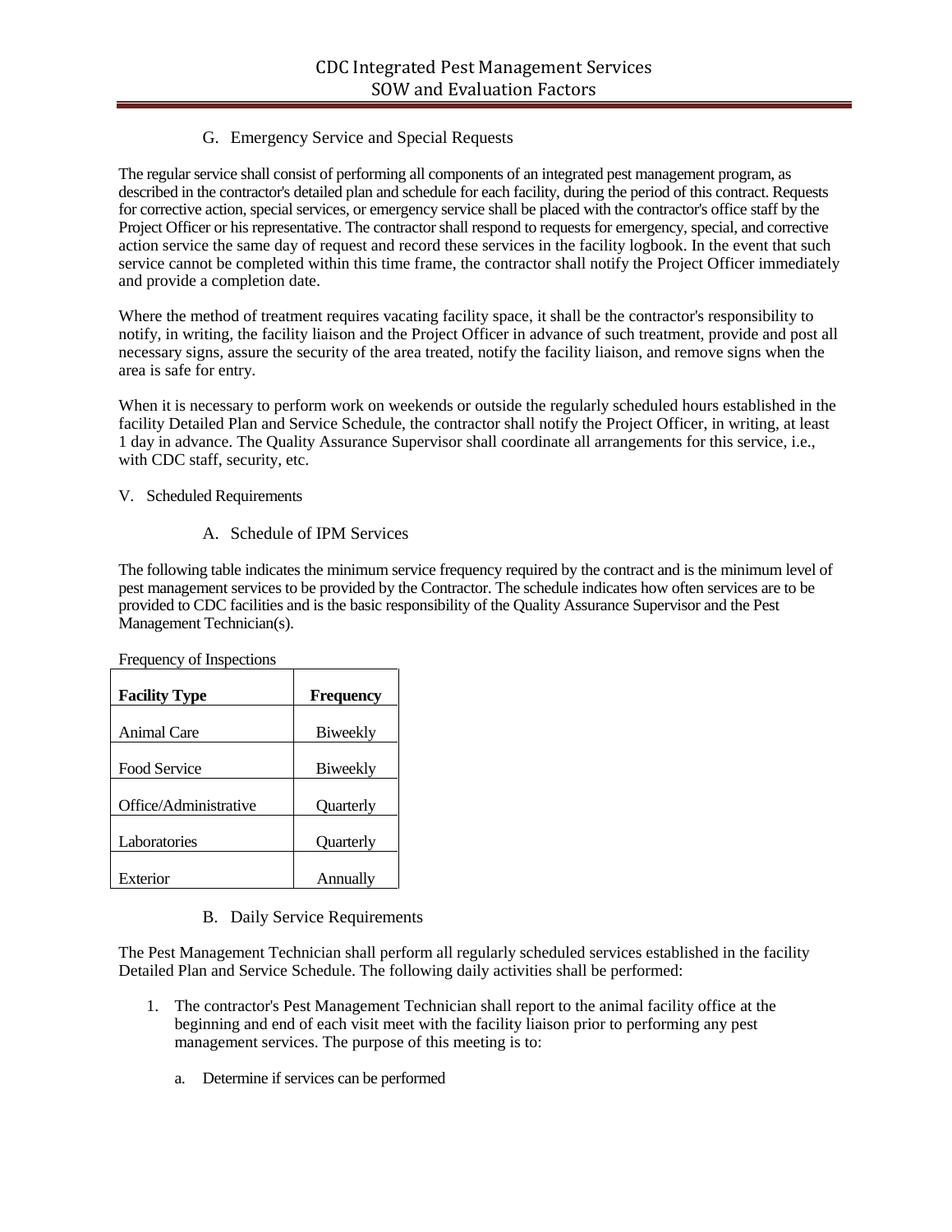- b. Receive information and discuss specific problem areas needing corrective action or the need for changes in operational procedures in the facility.
- c. Ensure access to all areas in the facility
- d. Review and explain all observations and recommendations to the facility veterinarian, manager, animal care personnel, and/or building occupants.
- e. Facilitate access to all areas.
- f. Identify and report facility features or personnel practices that contribute to pest infestations.
- g. Discuss effectiveness of previous pest management efforts.
- h. Obtain information and instructions concerning any restrictions or safety precautions to be taken when servicing the facilities.
- 2. The Pest Management Technician shall report to all areas or rooms requiring special services or services outside the established schedule.
- 3. The Pest Management Technician shall review and update the facility logbook during each service. This includes reviewing and appending pest related data, floor plans/maps, Material Safety Data Sheets, labels, reports, and other information pertinent to the IPMP. Floor plans shall show the location of all monitoring devices in the facility, according to identification numbers, and the date of the last revision of the floor plan.
- 4. Evaluate data and the monitoring scheme to determine proper placement of monitoring devices.
- 5. Conduct a thorough visual survey of the facility and directly associated areas as established in the Detailed Plan and Service Schedule. Pest sightings and conditions conducive to pest infestation shall be reported on pest management data sheets with copies provided to the Quality Assurance Supervisor for evaluation.
- 6. Perform limited, site specific pest exclusion such as, caulking, sealing, and closing holes. The sealing of pest harborage and pathways is the preferred method of preventing or correcting an infestation and shall be part of the routine TM service in each facility. The application of sealants and other exclusion materials shall be made under sinks, around cabinets, pipe chases, windows and doors, the building exterior, as a pest control treatment or to augment other control methods. The contractor shall provide these exclusion services both inside and outside of each facility as part of the IPMP. Areas that require sealing shall be identified and reported in the facility Detailed Plan and Service Schedule and during each service. Materials used for pest exclusion shall be approved by the Project Officer prior to application. Only paintable, cleanable (sanitary) caulks, sealants, and other high quality exclusion materials shall be used. All exclusion services shall be done in a neat and workmanlike manner. The time, date and location of exclusion services shall be indicated on the monthly and semiannual pest management reports
- 7. Large exclusion services may be considered an additional service. This will be determined on a case by case basis by the Project Officer. The Quality Assurance Supervisor shall identify areas, by specific location, in a list in each semiannual report. This list shall:
	- a. Describe and prioritize the areas recommended for exclusion services
	- b. Describe the need or rationale for sealing each area
	- c. List the materials and methods to be used
	- d. Provide an estimate of the time required and the cost to perform the service.
- 8. The Project Officer may provide samples of acceptable service report forms to the contractor pest management that shall be used by the contractor for the compilation and reporting of data and observations during the daily TM services.
- 9. Contractor personnel shall perform inspections of incoming deliveries suspected of being infested. The results of these inspections shall be reported immediately to the Project Officer and in the monthly and semiannual reports.
- 10. The contractor must respond to reports of pest and dead animal within two hours (some pests may not warrant immediate response. i.e., roaches). Reports may come from CDC dispatch office, Project Officer, or CDC security personnel.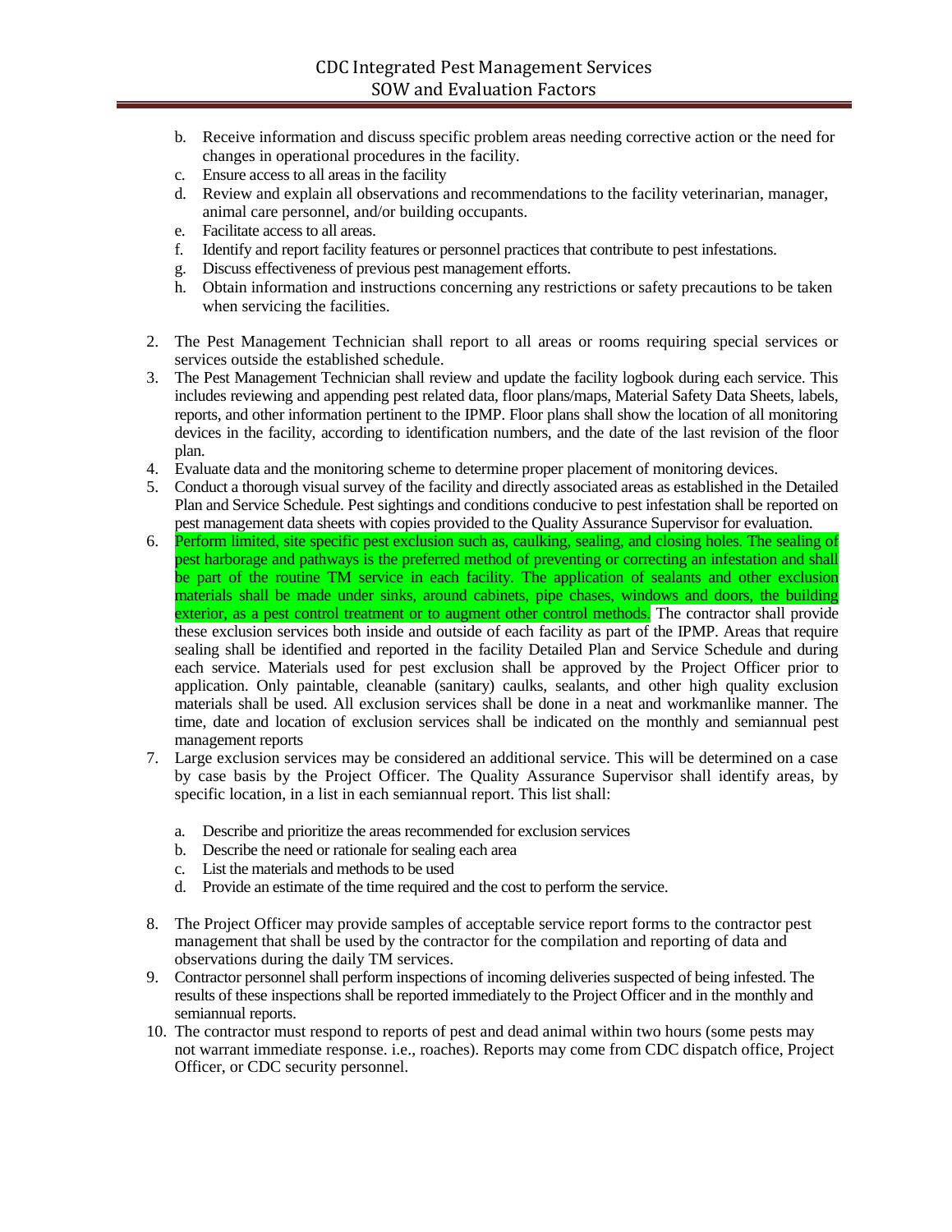# C. Quarterly Requirements

- 1. The contractor's Quality Assurance Supervisor shall meet as often as needed, but at least quarterly with the Project Officer to discuss the status of the IPMP.
- 2. A quarterly IPMP summary report and invoice shall be submitted to Project Officer by the contractor. The report and invoice are due within 14 days following the end of quarter. Invoices and service reports shall be kept separate. The invoice shall describe all services, materials, and labor billed. The IPMP service reports shall include, but not be limited to the following:
	- a. Facilities that were serviced
	- b. Man hours for each facility
	- c. Location, man hours, and work description of special and emergency services
	- d. Result of monitoring and inspections, including accepted common names of pests, numbers of each pest, and location in the facility.
	- e. Identification and listing of a.) the common/generic names of all pest control products applied (no codes); b.) the concentrations and quantities of all pesticides applied; c.) all other pest management techniques applied in each facility.
	- f. Written evaluation of sanitation conditions, structural deficiencies, repairs needed, repairs completed and recommendations to correct those conditions.
	- g. Immediate and long term goals for resolving pest problems and improving the IPMP
	- h. Anecdotal information that describes the occurrence of pests and reflects the conditions in each facility.
- 3. The contractor shall provide IPM Service forms that shall be used during daily IPM service by the pest management technician and for the monthly compilation and reporting of data and observations.
- 4. The monthly pest management report shall summarize and evaluate the quarter's service and provide written plans and goals for the upcoming months. The purpose of this report is to provide CDC staff and the contractor personnel with a tangible means of evaluating the overall IPM effort in various facilities.
- 5. The contractor shall enter all pest management data and information, including structural and sanitation conditions in each facility, into a computer data base. The computer hardware used in this activity shall be IBM compatible and capable of storing, retrieving and processing large databases and reports. All software used in the IPMP shall be approved by the Project Officer. The contractor shall be responsible for keeping all databases current, compiling and producing all reports, and performing information and data queries, as requested by the Project Officer, on all IPMP data and reports. All reports, special information, and data queries shall be delivered both in hard copy and on 3.5" computer discs in a format and using software approved by the Project Officer.
- 6. The Quality Assurance Supervisor shall survey all facilities each quarter and follow up on all emergency and special service requests, treatments, and other IPMP related issues. During each quality assurance survey, a report shall be completed by the Quality Assurance Supervisor. A copy of this report shall be left in the logbook and another copy shall be submitted with the monthly summary report.

# D. Semi-annual Requirements

1. The Quality Assurance Supervisor and Entomologist shall provide written semiannual evaluation reports and attend semiannual meetings with the Project Officer, contractor's entomologist, and other personnel associated with the IPMP. These reports and meetings are for the evaluation of all pest management services in each facility over the previous six months. Evaluating and interpreting monitoring data and observations, and setting program goals are an essential part of the semiannual report. In addition, these reports shall identify facility conditions, personnel practices, and operational procedures that require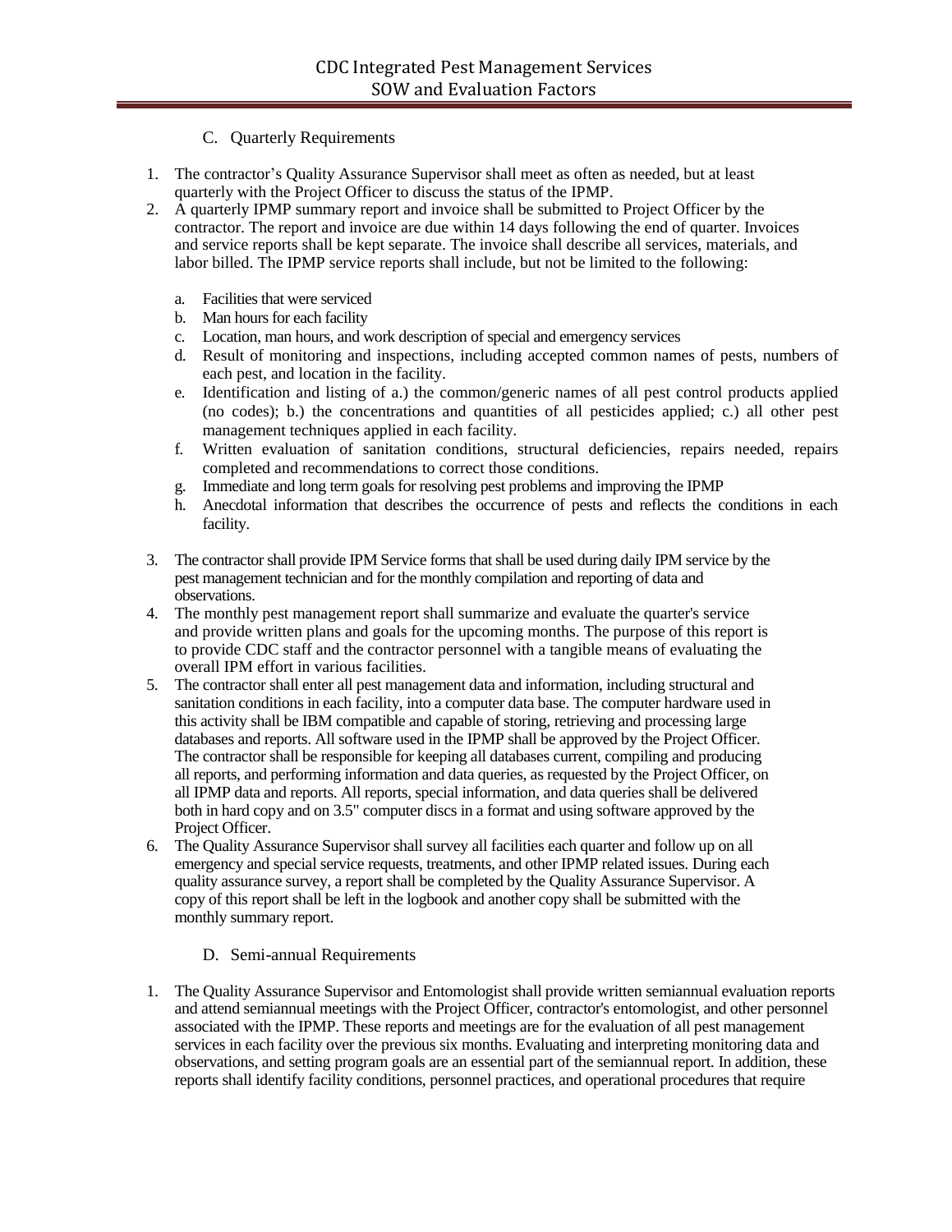modification by the facility personnel, or CDC, in order to promote the program's overall effectiveness. The semiannual report shall also provide an update on previous and ongoing pest management operations along with the status of earlier recommendations for facility repair and modifying personnel practices.

2. The contractor shall develop, write, and compile all reports required in this IPMP. Semiannual reports entail compilation and summarization of data along with observations, recommendations, program evaluation and plans for the upcoming six months. The semiannual report shall be comprehensive and include all technical and administrative aspects of the IPMP. The semiannual report shall include discussions and interpretations of field data, observations, and events of the past six months in each facility. Data shall be presented in a manner to facilitate understanding by non-technical personnel and to promote cooperation with immediate and long term program goals. Information on facility conditions shall also be summarized and interpreted, along with a description of the relative importance of these observations. Information shall be presented in typed, numeric, and graphical formats. The contractor's quality assurance personnel shall meet prior to developing each report (issues/concept meeting), during the writing of the report (draft report review) and prior to submission and distribution of the report (final review). The contractor shall reproduce, collate and distribute all semiannual reports or other IPMP reports as required by the Project Officer. A list of addressees will be provided by the Project Officer. The software and hardware used for this activity shall be approved by the Project Officer. Master copies of each semiannual report shall be delivered to the Project Officer both in hard copy and on 3.5" computer discs. The final, completed semiannual report shall be delivered by the contractor to the Project Officer no later than 21 days following the end of the six months period. The semiannual report shall be in addition to and does not replace the required monthly report due at the end of the sixth month.

### VI. Personnel Requirements

The contractor shall provide, under this contract, only qualified pest management personnel with adequate and verifiable experience in the conduct of urban integrated pest management programs.

### A. Specific Staff Requirements

1. Entomologist

The Contractor shall either employee a staff Entomologist or have on retainer an entomologist, who shall have primary responsibility for the development and implementation of this pest management contract. This entails performing on-site inspections and consultations, data review, technical report review, problem solving, conducting training, attending meetings, and other duties as necessary. In addition, this person shall be available for routine and emergency consultation. The Entomologist shall develop, write, and edit all reports and shall ensure that they are submitted to the Project Officer on time. The Entomologist shall ensure that all aspects of this requirement and of the IPM'P are fully and successfully executed. The Entomologist shall meet the following requirements:

- a. Masters of Science degree in entomology from an accredited university; or a master's or doctoral degree in a field of biology, chemistry, or other life science with proof of Board Certification as an urban entomologist (BCE).
- b. Certification in Georgia (or a state with a reciprocity agreement with the state of Georgia) as a Pesticide Applicator in the Industrial, Institutional, Structural and Health Related Pest Control Category.
- 2. Quality Assurance Supervisor
	- a. The contractor shall have as an employee and designate, by name, a Quality Assurance Supervisor (QAS), and a backup Quality Assurance Supervisor, who shall be assigned to the IPMP. The Quality Assurance Supervisor shall have primary responsibility for the performance of the EPMP. The Quality Assurance Supervisor shall help to ensure that all aspects of this requirement and of the IPMP are fully and successfully executed. The Quality Assurance Supervisor shall be responsible for compiling, developing and writing, and editing all reports in conjunction with the Entomologist.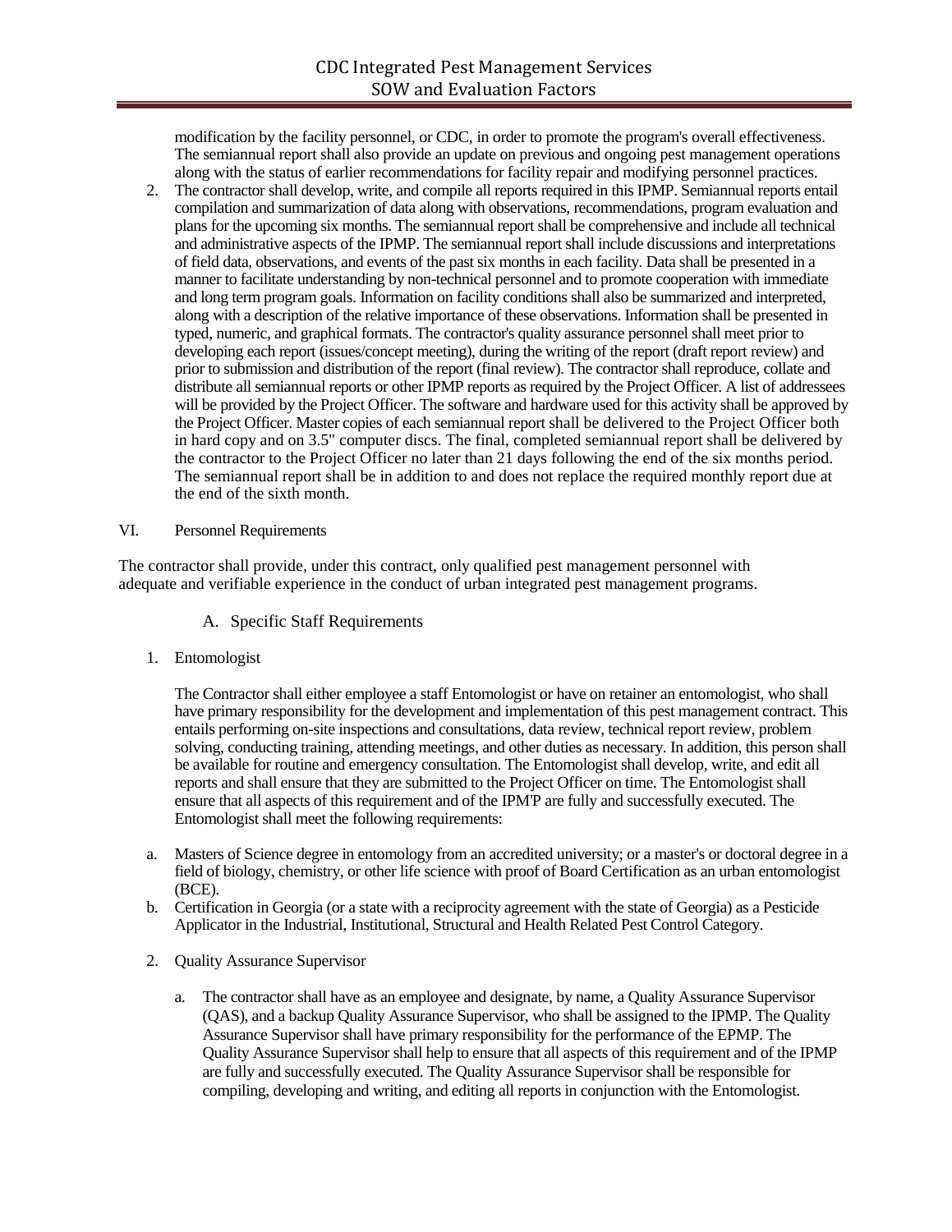Insure accurate data entry and compilation for all IPM program activities. This includes entering pest management data; managing, updating, and editing databases; filing hard copies of pest management reports and survey forms; perform data management for information relating to IPMP program activities; producing scheduled evaluation reports and specialized reports pertaining to specific or unique problems. The QAS shall insure that all scheduled IPM activities are carried out according to the contractors Detailed Plan and Service Schedule. This shall include coordination among the Pest Management Technicians, persons requesting pest management services, and the Project Officer. The Quality Assurance Supervisor shall be available for routine and emergency consultation to all CDC components associated with the IPMP. The Quality Assurance Supervisor shall have demonstrated experience in overseeing contracts of this nature and scope.

The following are the minimal requirements regarding the experience and training of the Quality Assurance Supervisor and backup Quality Assurance Supervisor:

- b. At least 3 years experience providing quality assurance for integrated pest management programs of similar scope.
- c. Current certification, in Georgia, as a Pesticide Applicator in Industrial, Institutional, Structural and Health Related Pest Control Category

The Quality Assurance Supervisor shall have no direct pest management service responsibilities. It is the QA Supervisor's primary responsibility to maintain the highest level of IPM service by ensuring all requirements of the contracts are met. In addition, the Quality Assurance Supervisor shall routinely assess the performance of all Pest Management Technicians to ensure that long term problems and pest outbreaks are resolved in a timely and comprehensive manner.

- 3. Pest Management Technician
	- a. All personnel who provide on-site pest management services shall be certified by the Georgia Department of Agriculture as a,Certified Pesticide Applicator in Industrial, Institutional, Structural and Health Related Pest Control Category. Pest Management Technicians shall attend annual training for re-certification as a Pesticide Applicator in Georgia. The certification of all personnel assigned to the IPMP shall be kept up-to-date and valid during the term of this contract.
	- b. The contractor shall designate, by name, a Pest Management Technician, including a backup Pest Management Technician, assigned to the IPMP. At least one Pest Management Technician and one backup Pest Management Technician shall be assigned to this IPMP. The backup Pest Management Technician shall meet recertification and training requirements as previously stated.
	- c. The Pest Management Technicians should have experience in working around animals, insectory knowledge, AALAC experience, and working in/or around lab environments.
		- B. Documentation

1. The Quality Assurance Supervisor, Pest Management Technician(s), and all backup personnel shall have (a) current certification as a Certified Pesticide Applicator, issued by the Georgia Department of Agriculture or (b) certification as a Commercial Pesticide Applicator from a state or jurisdiction having a reciprocity agreement with the Georgia Department of Agriculture. If the contractor personnel are certified in another state or jurisdiction having a reciprocity agreement with Georgia, proof of Georgia certification and licensing in the required category and subcategories shall be submitted to the Project Officer within 5 days after the award of the contract.

2. Throughout the term of this contract, the contractor shall maintain a current Georgia Department of Agriculture Pesticide Business License.

C. General Personnel Requirements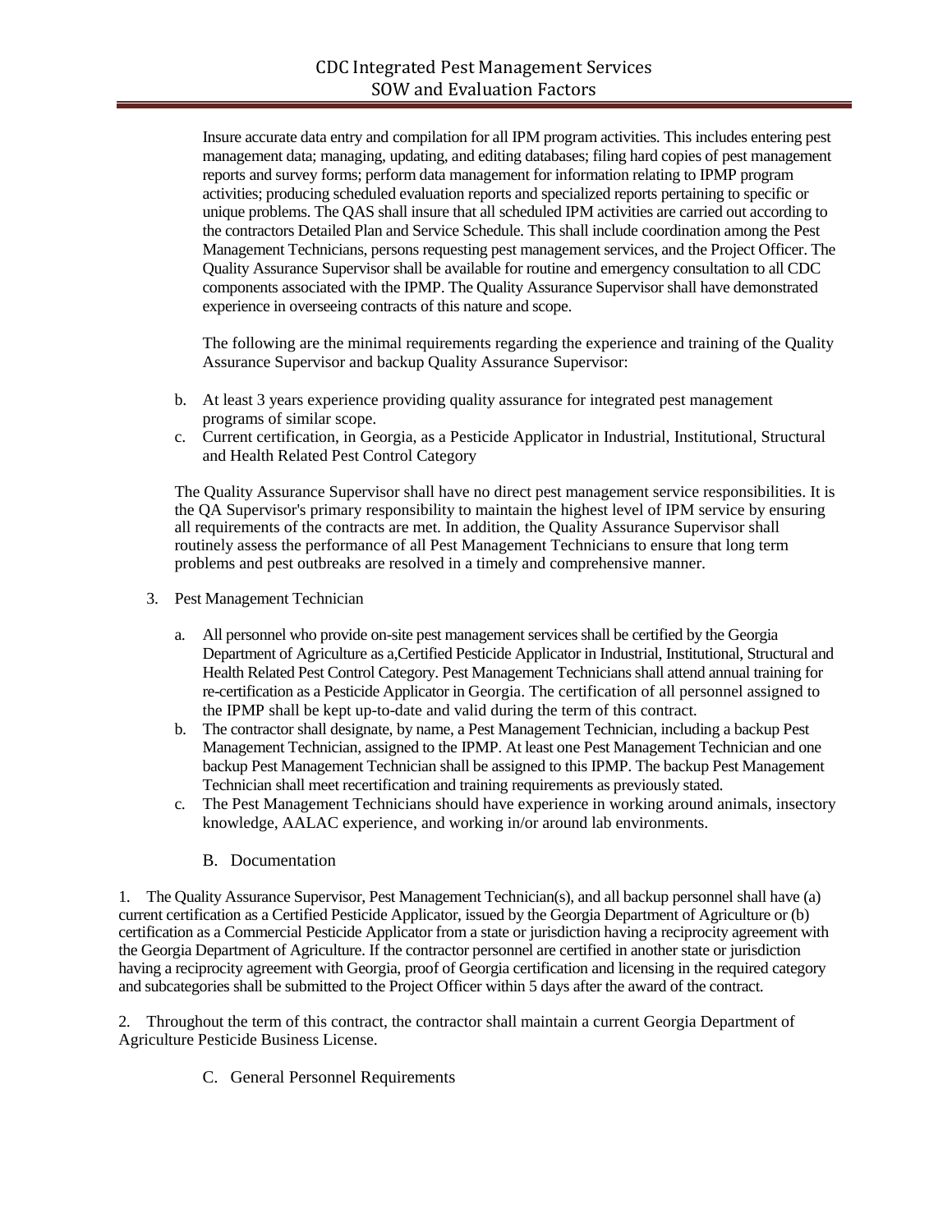1. All on-site personnel shall understand current integrated pest management concepts and practices as they are applied in urban environments, contractor personnel shall be able to work independently to make accurate field diagnoses and proper decisions and recommendations regarding the application of integrated pest management practices and techniques.

2. The contractor shall have an established, written plan for assuring: (a) continuity of pest management personnel assigned to this contract; (b) knowledge of the specific requirements of the IPMP and the CDC necessary to effectively work at this site.

3. Any proposed substitutions or replacement of personnel from those cited in the contractor's original proposal shall be submitted in writing, along with a resume and proof of Certification and training, to the Project Officer for approval prior to their assignment to work at the CDC.

4. All personnel that are frequently on-site shall obtain a CDC security clearance and badge. Cardkey access to specific areas is required on an individual needs basis.

- D. Government Inspection
- 1. Throughout the duration of this contract, the premises covered will be inspected periodically by Government personnel to determine the effectiveness of the program and contractor compliance with the contract specifications. Inspection results will be documented in writing and submitted to the contractor. The contractor shall promptly initiate actions to correct any deficiencies reported by government personnel.
- 2. The contractor shall furnish all materials necessary to allow Government personnel to inspect the interior of rodent bait stations. These materials may include any tools necessary to loosen and tighten fasteners, keys to open locks, or replacement self locking plastic ties to secure bait/monitoring stations. Implements to cut plastic ties or seals are not included under this provision.
	- E. Training

The contractor shall provide in-service training to all personnel assigned to the IPMP. The contractor shall submit, to the Project Officer, pertinent documentation and records of employee training and verification of continued certification as a Certified Pesticide Applicator in the required categories and subcategories. Documentation of update training shall be submitted annually, in writing to the Project Officer, for each person assigned to this program.

### F. Related Pest Management Services and Materials

The CDC reserves the right to negotiate with the contractor for the purchase of related pest control services and supplies not specifically covered herein, such as control of subterranean termites and other wood destroying insects, bird exclusion, fumigation, and pest management equipment such as traps, insect light traps, monitoring equipment, data management systems, and pest exclusion services. The contractor shall demonstrate in their proposal their ability to provide these services and materials.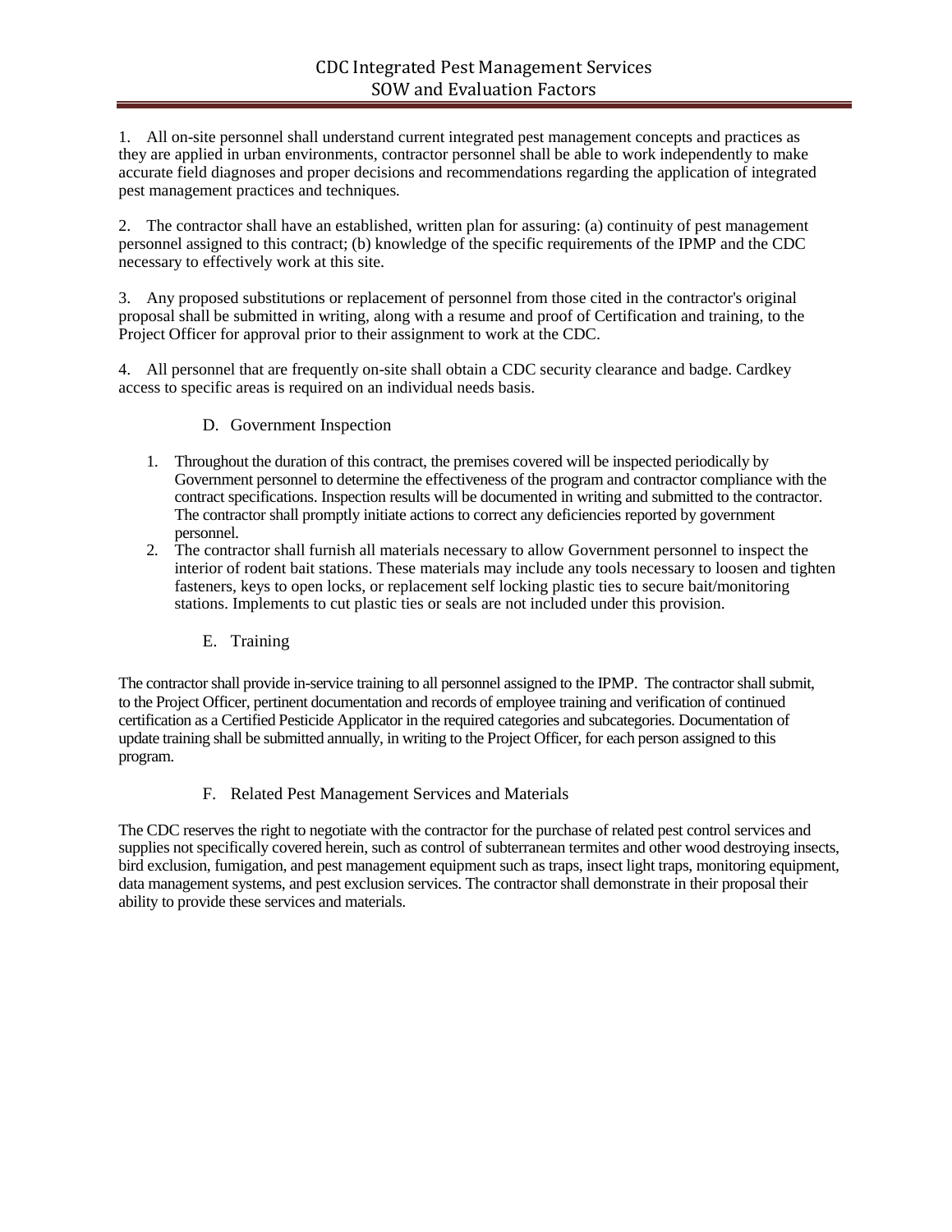# **Section M Evaluation Factors for Award**

| <b>FAR SOURCE</b> | <b>TITLE AND DATE</b>                                                |
|-------------------|----------------------------------------------------------------------|
| $52.217 - 4$      | Evaluation of Options Exercised at Time of Contract Award (Jun 1988) |
| 52.217-5          | Evaluation of Options (Oct 2004)                                     |

### **M.1 Relationship between Cost or Price and Technical Strength (May 1998)**

Offerors are advised that in the proposal evaluation process, technical merit and other non-cost factors will be more important to cost or price.

(End of Provision)

### **M.2 Technical Strength More Important than Cost/Price (Jan 2000)**

Offerors are advised that in proposal evaluation paramount consideration shall be given to technical proposals rather than to cost or price unless, as a result of technical evaluations, proposals are judged to be essentially equal, in which case cost or price shall become the determining factor. Furthermore, cost/price will be evaluated on the basis of cost realism which is defined as the offeror's ability to project costs which are reasonable and indicate that the offeror understands the nature and extent of the work to be performed.

Discussions, if held, will be conducted only with those offerors determined to be within the competitive range.

Award shall be made to that responsible offeror submitting the proposal (Technical and Business) determined to be the most advantageous and the best value to the Government as evaluated under the criteria described in this Section.

(End of Clause)

### **M.3 Evaluation Factors for Award**

### **GENERAL**

The major evaluation factors for this solicitation include technical (past experience and past performance factors) and cost/price factors. Although technical factors are of paramount consideration in the award of the contract, cost/price is also important to the overall contract award decision. All evaluation factors other than cost or price, when combined, are significantly more important than cost or price.

Offerors are advised that award will be made to the offeror whose proposal provides the best overall value to the government.

The evaluation will be based on the demonstrated abilities of the prospective contractor in relation to the needs of the project as set forth in this RFP. The merits of each proposal will be evaluated carefully. Each proposal must document the feasibility of successful implementation of the requirements of the RFP. Offerors must submit information sufficient to evaluate their proposals based on the detailed criteria listed below.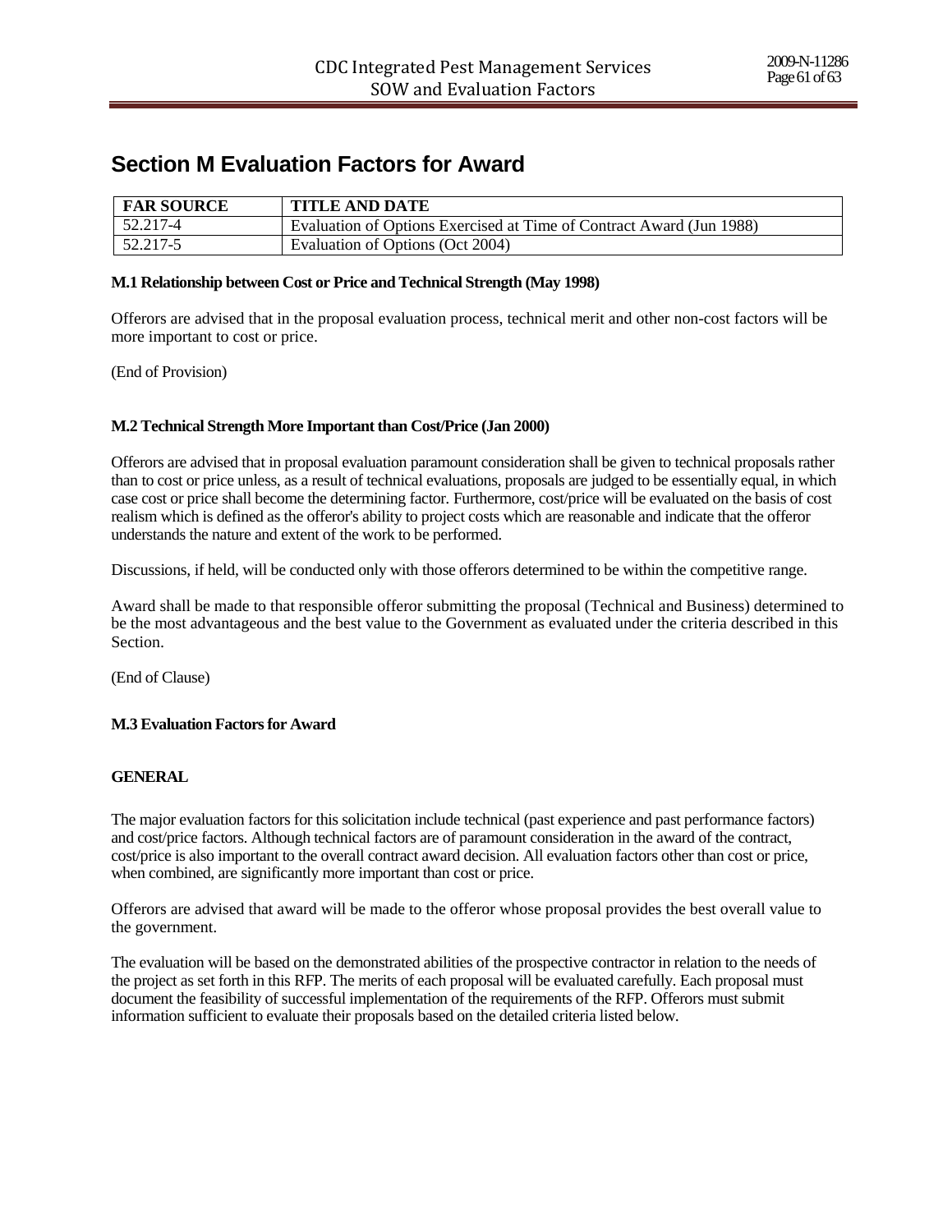# **TECHNICAL EVALUATION CRITERIA**

The technical evaluation criteria are used by the technical evaluation committee when reviewing the technical proposals. The criteria below are listed in the order of relative importance with weights assigned for evaluation purposes.

## **A. Understanding the Objectives of the Project: 20 points**

- Contractor's demonstrated understanding of the specific objectives, intent and requirements of the work;
- The soundness, practicality, and feasibility of the contractor's proposed approach and work plans;
- Contractor's recognition of potential difficulties in performance.
- Contractor's understanding of the nature of the technical task will be evaluated for completeness, thoroughness, and validity.
- The contractor's specific 'methodologies and procedures to be utilized in accomplishing the activities reflected in the SOW.

### **B. Background, Experience, Qualifications and Past Performance: 50 points**

The evaluation will be based on the description of experience, qualifications, and past performance submitted pursuant to information in the Statement of Work and information obtained from references provided by the contractor. At a minimum the contractor must meet the following:

- As laboratory animals are an essential element of the research conducted in CDC laboratories and the proper care, use, and humane treatment of these animals is of primary concern to the CDC, the contractor must demonstrate experience working in this type environment.
- An effective pest management program is one important component in achieving and maintaining AAALAC accreditation. **Page 45 of the Guide states, "Programs should be instituted to control,** eliminate, or prevent infestation by pests such as cockroaches, flies, and wild or escaped rodents." In addition, the Guide emphasizes that the use of pesticides should be minimized. The contractor must demonstrate experience working with AAALAC guidelines
- The IPMP is an integral part of the safety programs at the CDC and the Department of Health and Human Services. The IPMP must reflect an emphasis on the reduction and long term control of pests without jeopardizing research or compromising the health and safety of the CDC personnel, or visitors, and research animals by unnecessarily exposing them to pesticides. Therefore, only the most current and effective pest management practices are to be utilized in the IPMP. The contractor must demonstrate previous experience with an IPMP in research and laboratories.
- Demonstrate experience and qualifications to develop an initial monitoring plan and survey schedule, and ability to develop a detailed plan and service.
- Include a comprehensive quality assurance "strategy" and schedule that describes how the contractor will approach and maintain service quality during the contract period.
- Contractor shall demonstrate how they would develop and maintain a complete and accurate pest management documentation system in each building or site
- Demonstrate experience and knowledge of the U.S. Environmental Protection Agency and the State of Georgia rules and regulations.

### **C. Hypothetical Scenario: 10 points**

The offeror's proposed scenario shall be evaluated for thoroughness and consistency with the factors listed in the RFP in order to demonstrate the capability of providing the services described in the SOW.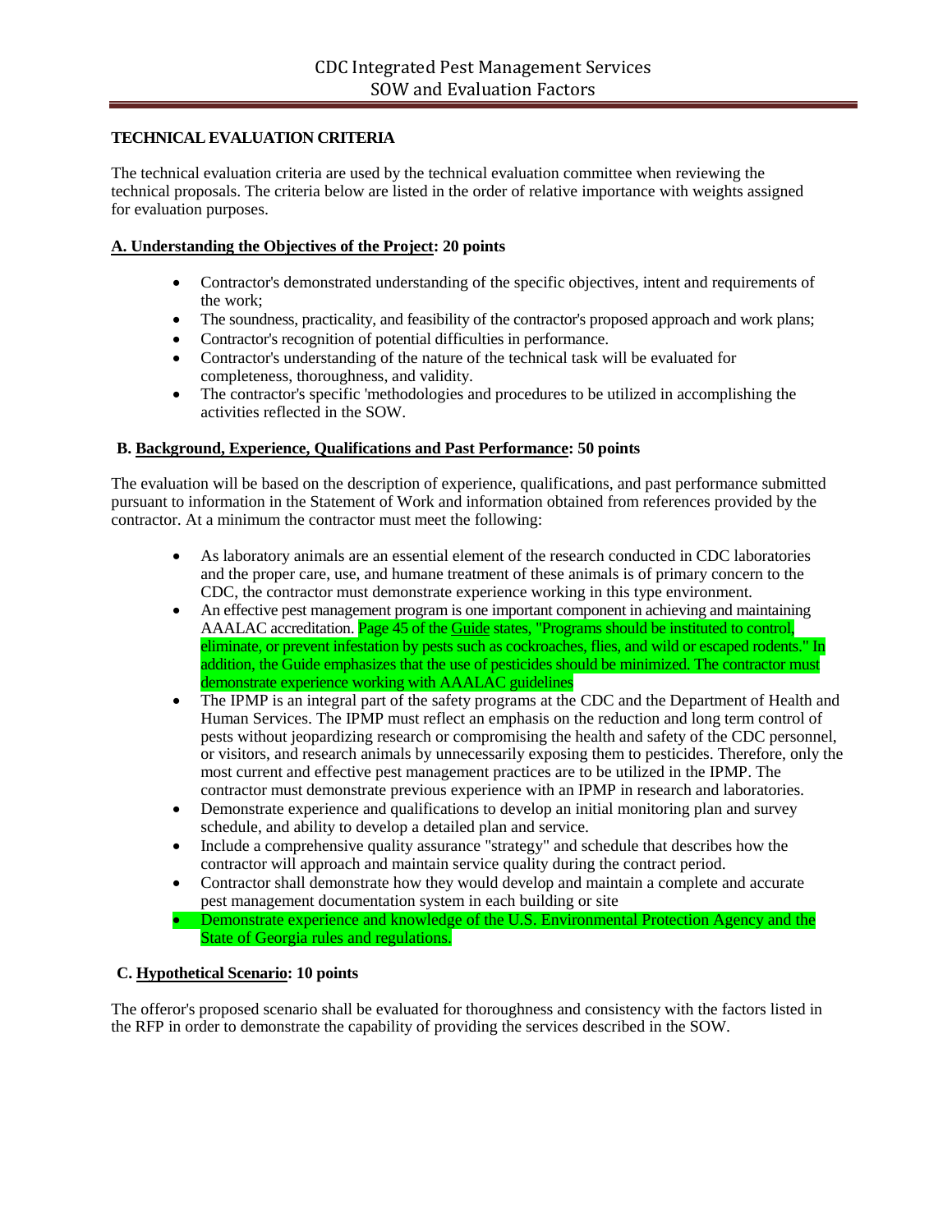Example: Each offeror must provide their technical approach to resolving an infestation of German cockroaches in several animal holding rooms. The rooms have caster-mounted animal holding cages, wall mounted waterers, a sink, and caster mounted food carts. The infestation ranges from less than 10 cockroaches per room to over 500 in two of the rooms. The rooms are washed down daily with a sanitizer and water.

### **D. Personnel Assigned to Directly Work on the CDC IPMP: 20 points**

The offeror's personnel plan will be evaluated based upon its feasibility and ability to provide personnel with the qualifications and experience to successfully meet the requirements of and perform the tasks cited in the SOW.

The key personnel will be evaluated for evidence of equivalent or compensating background, education, and experience to those elements noted in the position qualifications. They will be evaluated based on information obtained from resumes, reference checks, and any other information made available to the government.

- Personnel qualifications and experience of key personnel
- Approximate percentages of time allocated each month.
- The contractor shall provide pest management related training, including safety information, to facility and support personnel.
- At least 3 years experience providing quality assurance for integrated pest management programs of similar scope.
- Show current certification, in Georgia, as a Pesticide Applicator in Industrial, Institutional, Structural and Health Related Pest Control Category
- Is certified by the Georgia Department of Agriculture as a Certified Pesticide Applicator in Industrial, Institutional, Structural and Health Related Pest Control Category.
- Experience in working around animals, insectory knowledge, AALAC experience, and working in/or around lab environments.

# **E. Total Possible Technical Score: 100 points**

### **COST/PRICE FACTORS**

The government will separately evaluate, in accordance with the following formula the prices for the items described in the RFP supplies or services and prices/costs.

An overall rating of each proposal meeting the minimum technical requirements will be developed using a weighted combination of technical and cost/price proposals. The lowest total evaluated price submitted by all offerors meeting the technical requirement will be assigned 100 points. Points for all other offers will be calculated as follows:

Lowest Total Evaluated Cost/Price  $X$  100 points = Number of points assigned Offeror's Total Evaluated Cost/Price

### **Summary:**

Score for Evaluated Price + T e c h n i c a 1 S c o r e = Total Evaluated Score (out of 200 points)